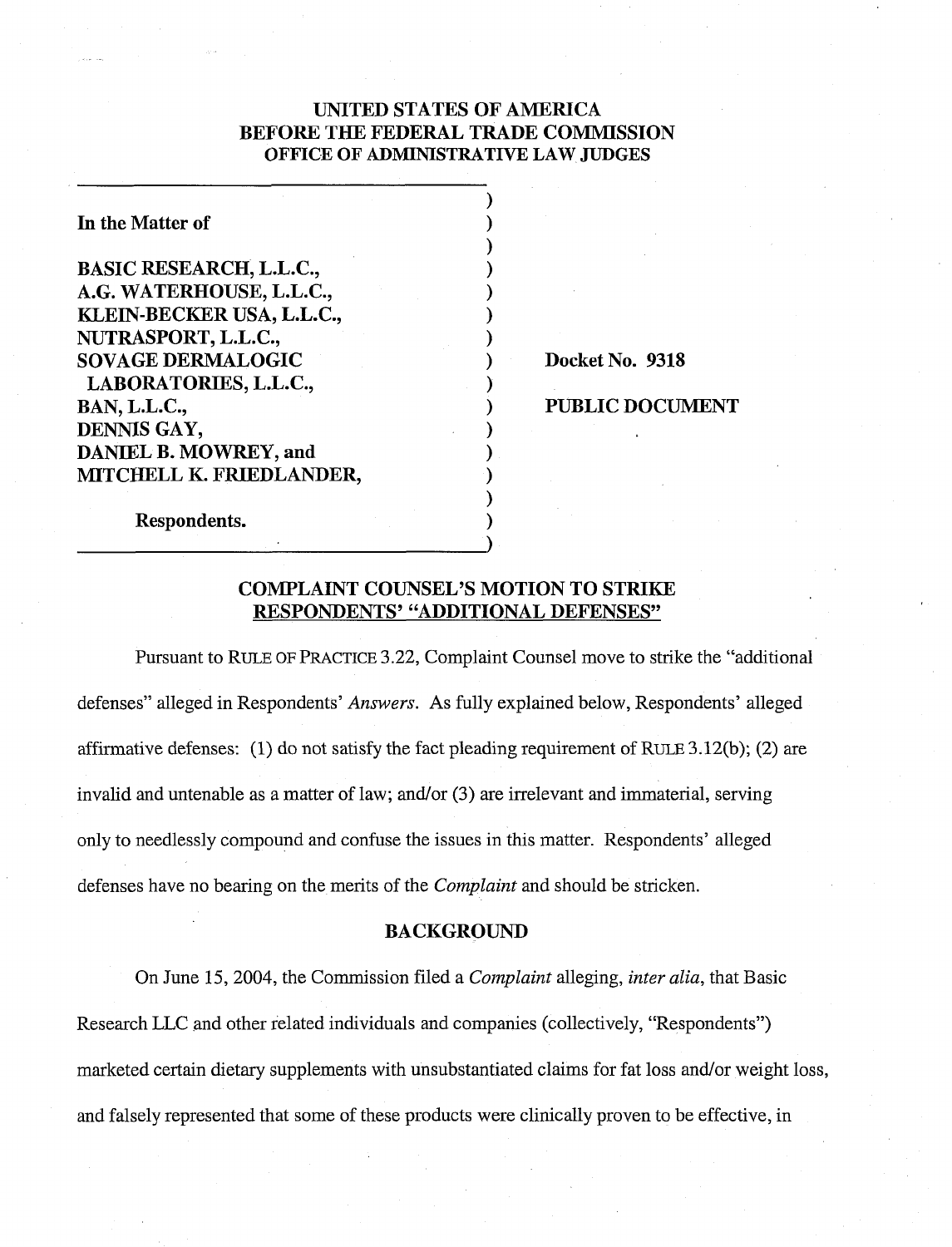violation of Sections 5(a) and 12 of the Federal Trade Commission Act ("FTC Act"). Respondents initially responded by filing separate *Motions for a More Definite Statement.* Administrative Law Judge D. Michael Chappell denied these motions and ordered Respondents to file *Answers*  by July 30, 2004. Respondents filed separate *Answers* on the July 30<sup>th</sup> deadline.

Each of Respondents' *Answers* contains an assortment of "additional defenses" that generally challenge the Commission's decision to issue the *Complaint* and pursue this action. The *Answers* filed by Respondents Basic Research, LLC, A.G. Waterhouse, LLC, Klein-Becker USA, LLC, Nutrasport, LLC, Sovage Dennalogic Laboratories, LLC, and BAN, LLC (collectively, "Corporate Respondents") each offer the same seven "defenses." Respondent Gay adopts four of those seven alleged defenses in his *Answer.* Respondent Mowrey borrows all seven alleged defenses and adds five of his own. *Pro se* Respondent Friedlander adopts five defenses raised by Mowrey and offers two others. In total, Respondents' *Answers* purport to raise fourteen defenses, many of which revive arguments that Respondents raised in previous motions. Additionally, the *Answers* filed by Corporate Respondents go so far as to deny the unnumbered preamble paragraph of the Commission's *Complaint.* These denials and alleged defenses prompted the present *Motion.* 

#### **DISCUSSION**

#### **I. Legal Standard for Motion to Strike**

The Commission has held that motions to strike portions of answers and affirmative defenses from respondents' answers may be granted in appropriate circumstances. *See In re Warner-Lambert Co., 82 F.T.C. 749 (1973). The Administrative Law Judge has authority to* strike portions of an answer or affirmative defenses under his general powers to simplify issues

 $-2-$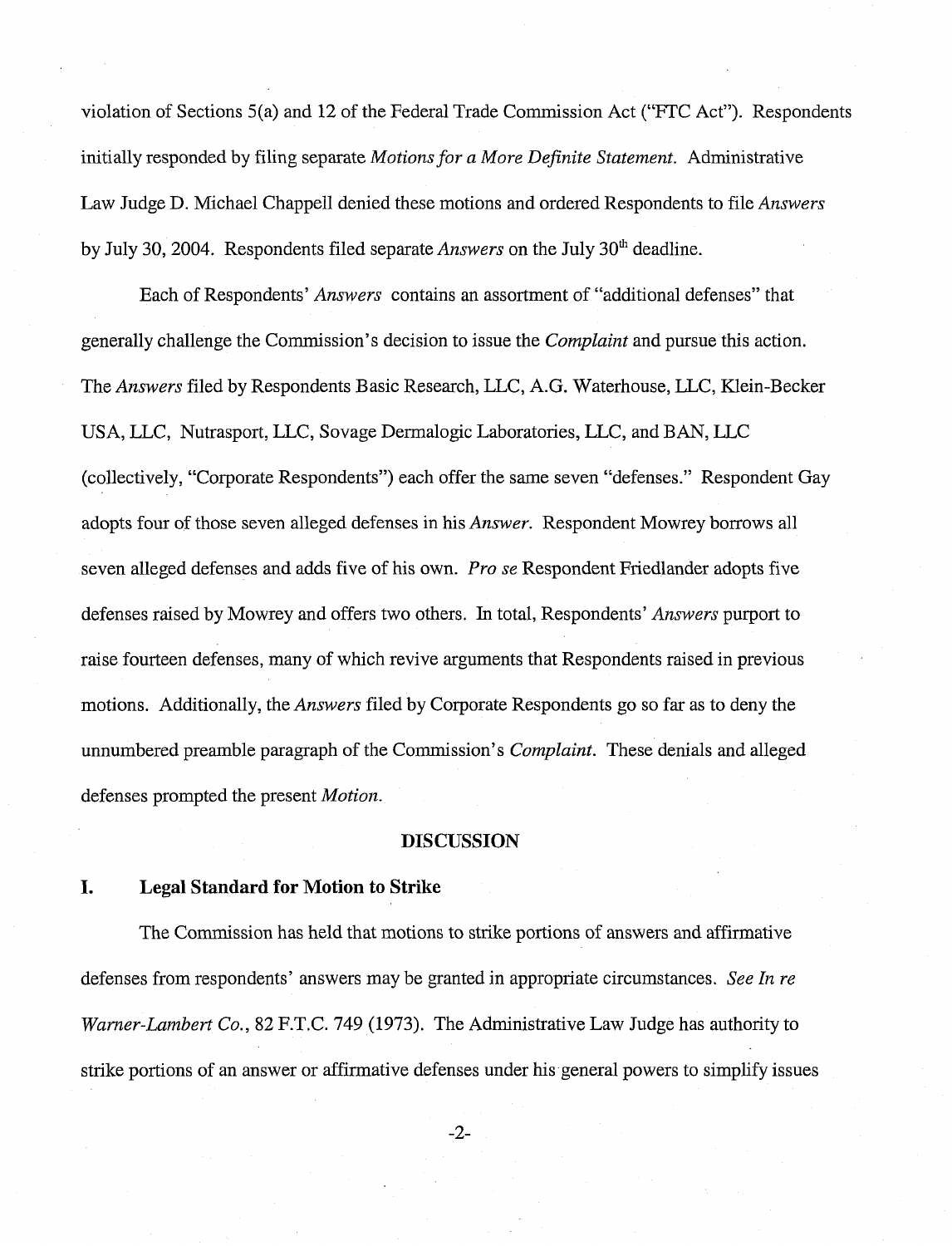and regulate the course and conduct of proceedings pursuant to RULES OF PRACTICE 3.42 and 3.21. See In re Volkswagen, Inc., No. 9154, slip op. at 1 (July 8, 1981) (attached hereto).

"[A] motion to strike portions of an answer is a long established practice in FTC proceedings and well comports with the important objectives of economy and efficiency of administrative adjudications." In re Kroger Co., No. 9102, 1977 FTC LEXIS 70, \*1 (Oct. 18, 1977). Although generally not favored, motions to strike can be quite beneficial because they preserve parties' resources and enhance judicial economy. "Weeding out legally insufficient defenses at an early stage of a complicated law suit may be extremely valuable to all concerned 'in order to avoid the needless expenditures of time and money,' in litigating issues which can be foreseen to have no bearing on the outcome." Narragansett Tribe v. Southern R.I. Land Dev. Corp., 418 F. Supp. 798, 801-02 (D.R.I.1976) (discussing motions to strike defenses).<sup>1</sup> By granting a motion to strike, the Administrative Law Judge can exclude immaterial issues that threaten to expand discovery, to delay the proceedings, or to lead to irrelevant evidence at hearing. See In re Warner-Lambert Co., 82 F.T.C. at 750 (denying appeal from Administrative Law Judge's decision striking affirmative defenses).

The Court may grant a motion to strike where an answer "injects irrelevant or immaterial issues into the case, or makes assertions which are frivolous or clearly invalid as a matter of law." In re Volkswagen, Inc., slip op. at 1 (citing Warner-Lambert Co., 82 F.T.C. at 750-53). A

See also United States v. Geppert Bros., Inc., 638 F. Supp. 996, 998 (E.D. Pa. 1986) (observing that motions to strike affirmative answers in federal court under FED. R. CIV. P. 12(f) "do serve a useful purpose in eliminating insufficient defenses and thus saving the time and expense which would otherwise be spent"). Federal Rule of Civil Procedure 12 provides that "the court may order stricken from any pleading any insufficient defense or any redundant, immaterial, impertinent, or scandalous matter." FED. R. CIV. P. 12(f).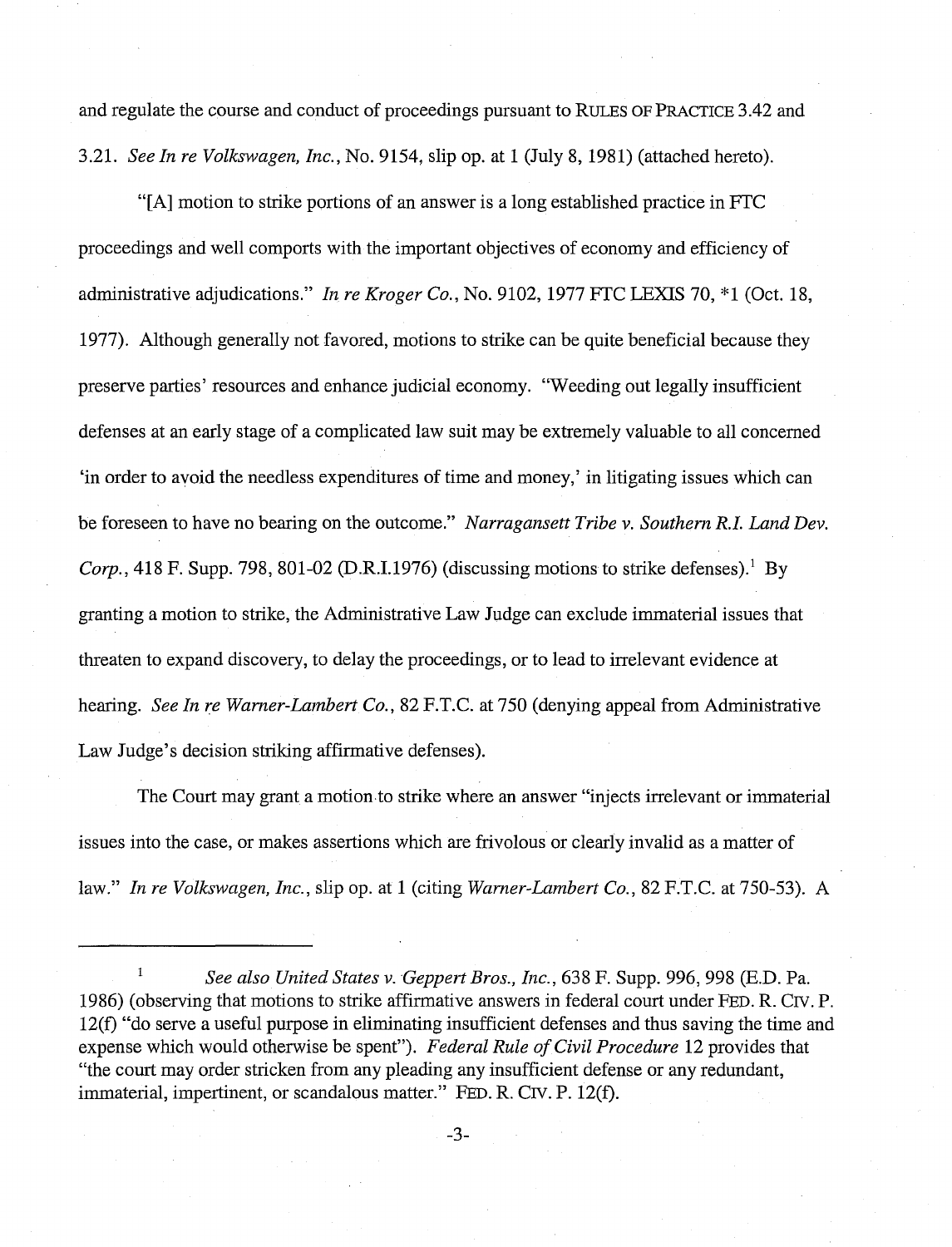motion to strike will be granted whenever the answer or defense "is unmistakably unrelated or so immaterial as to have no bearing on the issues" and "prejudices Complaint Counsel by threatening an undue broadening of the issues, by requiring lengthy discovery, or by imposing an undue burden on Complaint Counsel." *In re Hoechst Marion Roussel, Inc.,* No. 9293,2000 FTC LEXIS 137, \*1 (Sept. 14, 2000).

## **11. Respondents' "Additional Defenses" Should Be Stricken Because They Are Invalid, Irrelevant, or Immaterial to the Issues Raised in the Complaint**

Each "defense" raised by Respondents-addressed *seriatim* below-should be stricken because it is defective. Some of Respondents' "additional defenses" are legally untenable and invalid. Others are irrelevant or immaterial because they are unsupported with statements of fact as required by RULE 3.12(b), and/or are not affirmative defenses in the first place. Respondents have raised these "defenses" as a pretext to challenge the Commission's decision to issue and pursue the *Complaint.* At bottom, however, Respondents' alleged defenses have no bearing on the ultimate question in this proceeding: Whether the Respondents violated the FTC Act by marketing dietary supplements with false or unsubstantiated claims.

# **A. "Due Process" is Not a Valid Affirmative Defense to Allegations that Respondents Violated the FTC Act**

Respondents claim that the due process clause of the *Fifth Amendment* to the *U.S. Constitution* bars this action. This claim is spurious.

The *Fifh Amendment* provides, in pertinent part, that no persons shall "be deprived of life, liberty, or property, without due process of law." U.S. CONST. amend. V. "An essential principle of due process is that a deprivation of life, liberty, or property be preceded by notice and opportunity for hearing appropriate to the nature of the case." *Cleveland* Bd. of *Educ. v.* 

 $-4-$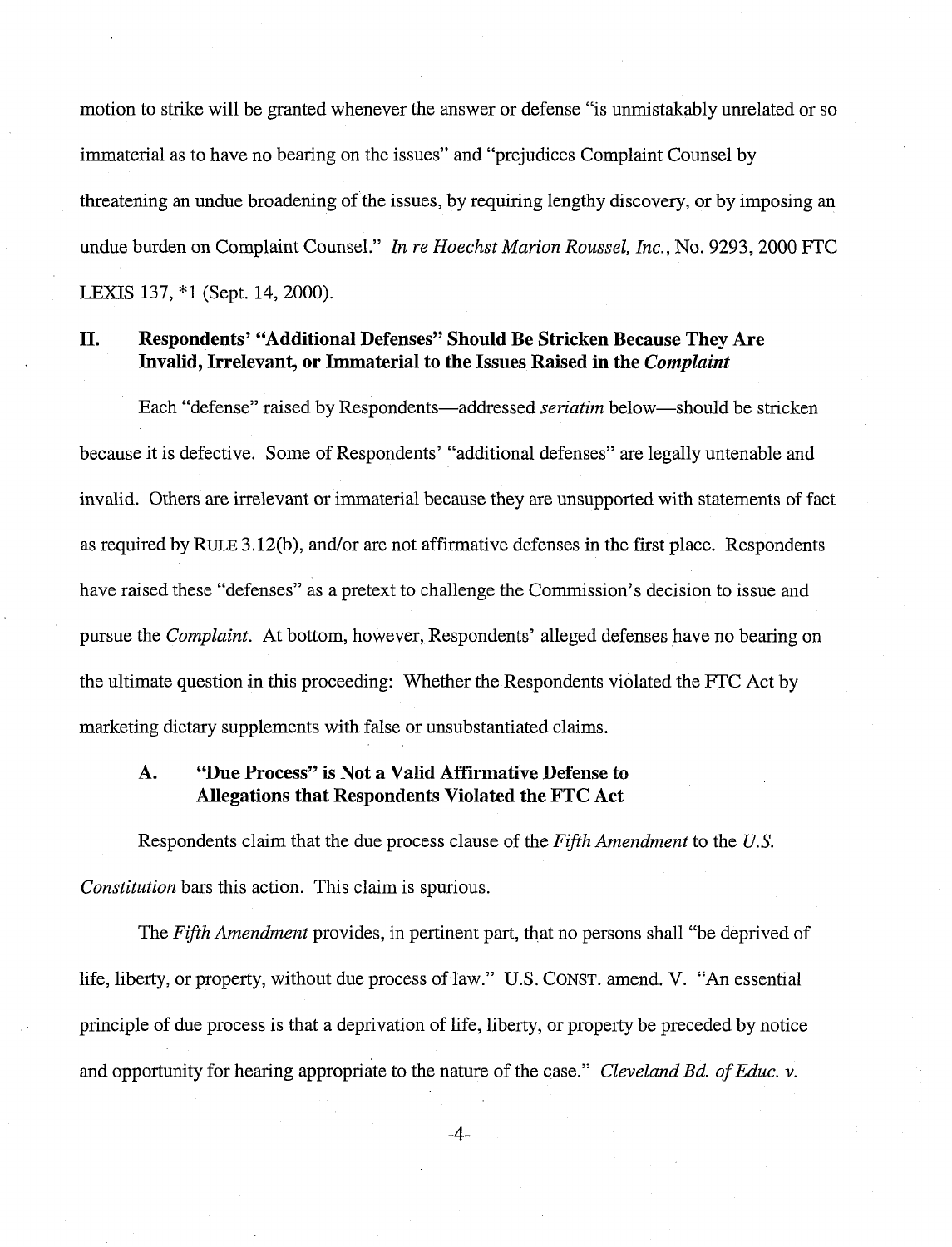Loudermill, 470 U.S. 532, 542 (1985). As discussed below, Respondents have received, and continue to receive, the notice and opportunity for hearing required by law

# **1. Respondents Have Fair Notice of the Commission's Substantiation Standard**

Respondents mistakenly argue that they lack "notice" as to the substantiation standard that the Commission applies to their challenged advertisements. They have repeatedly injected this argument into these proceedings through responses to written discovery requests, statements of counsel, and motions denied by this Court.<sup>2</sup> Contrary to Respondents' assertions, however, the Commission has provided fair notice of its substantiation standard.

The Commission has provided notice and guidance to advertisers through its *Policy* Statement Regarding Advertising Substantiation ("Advertising Substantiation Statement"), which was appended to *Thompson Medical Co.*, 104 F.T.C. 648, 839-42 (1984). Commission opinions, cease and desist orders, consent decrees, complaints, and publications provide additional notice and guidance regarding the appropriate type and level of substantiation for the advertising claims challenged in the Complaint. These documents are available to the public in the official FTC reporter and/or the agency's website. Since the publication of the Advertising Substantiation Statement, the Commission has filed at least one hundred actions in the dietary supplement and weight loss area alone, many of which relate to issues of substantiation.<sup>3</sup> Respondents have more

<sup>2</sup>Complaint Counsel previously addressed Respondents' argument in responding to Respondents' Motions for a More Definite Statement and Motions for Interlocutory Appeal. Respondents have since raised "vagueness and ambiguity in the standards employed by the Commission" as a general objection to Complaint Counsel's First Set of Interrogatories. E.g., Corporate Resp'ts' Resp. to First Set of Interrogs. at 2 (Aug. 16,2004) (attached hereto).

**<sup>3</sup>**The Commission also has issued a plain language guide, Dietary Supplements: An Advertising Guide for Industry, attached to Complaint Counsel's Opposition to (cont.)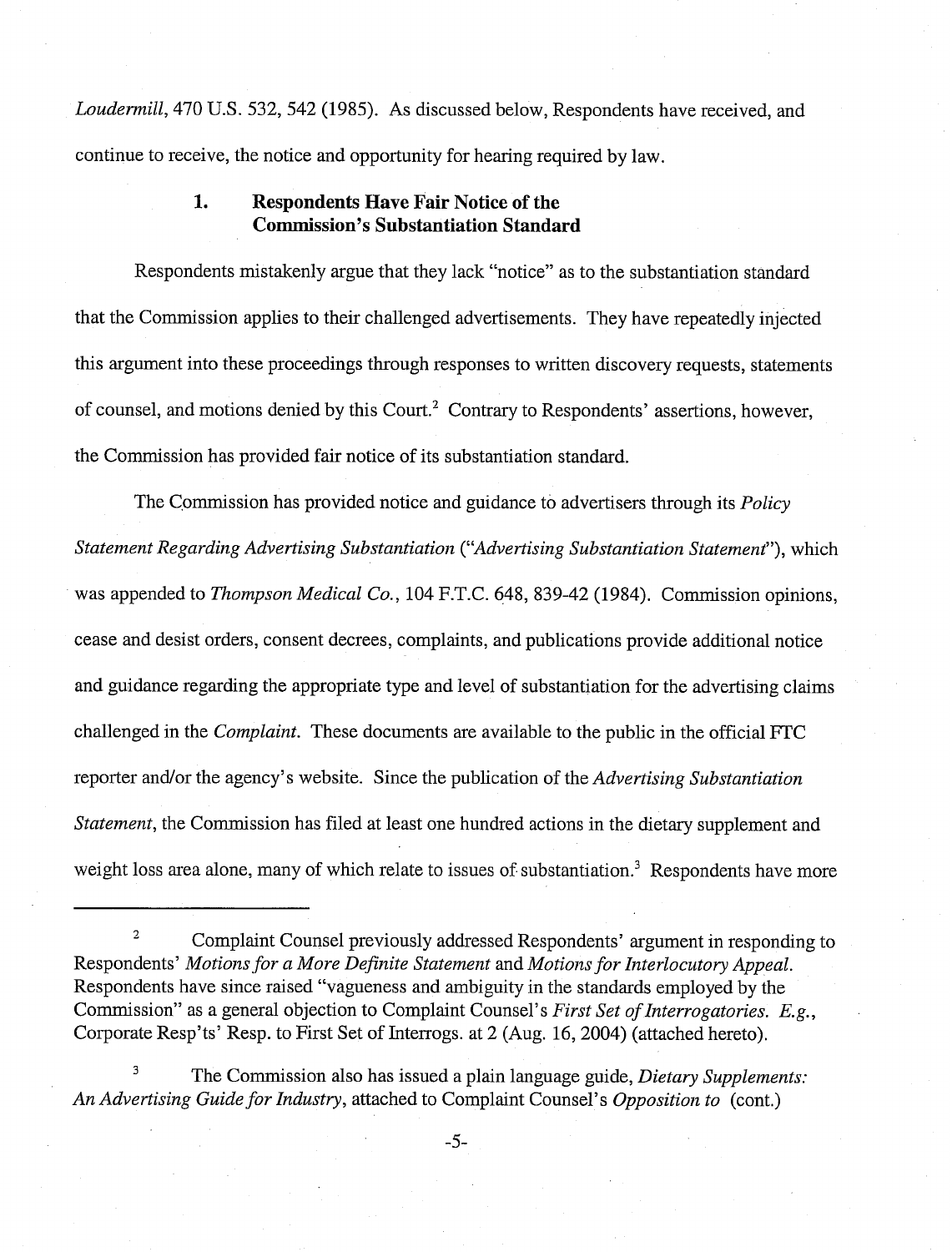than ample notice of the Commission's advertising substantiation requirements.

The requirements for advertising substantiation depend on the nature of the advertised claims-whether the challenged product claims are "establishment claims" (claims that the efficacy of a product has been scientifically proven, *i.e.,* "established") or "non-establishment claims" (simple claims of efficacy). *See Removatron Int'l Corp. v. FTC*, 884 F.2d 1489, 1492 n.3 (1" Cir. 1989); *Thompson Medical Co. v. FTC,* 791 F.2d 189,194 @.C. Cir. 1986).

If an advertisement contains an establishment claim that expressly states the level of evidence supporting the claim or that implies a certain level of support, the Commission requires the advertiser to have at least the level or type of substantiation claimed. *See, e.g., Advertising Substantiation Statement,* 104 F.T.C. at 839; *Thompson Medical Co.,* 791 F.2d at 194; *In re Firestone Tire & Rubber Co., 81 F.T.C. 398, 463, aff'd, 481 F.2d 246 (6<sup>th</sup> Cir. 1972). If the* claims are more general but nevertheless constitute establishment claims, the Commission compares the advertiser's substantiation evidence to that required by the relevant expert community to see if the claims have been established. *Removatron,* 884 F.2d at 1498.

For non-establishment claims, absent evidence indicating what consumer expectations would be, the Commission assumes that consumers expect a "reasonable basis" for product claims. A reasonable basis for objective product claims is determined by weighing six factors: (1) the type and specificity of the claim; (2) the type of product; (3) the consequences of a false claim; (4) the benefits of a truthful claim; *(5)* the ease and cost of developing substantiation for the claim; and (6) the level of substantiation experts in the field believe is reasonable. *Advertising Substantiation Statement,* 104 *F.T.C.* at 839-40; *In re Pfizer, Inc.,* 81 F.T.C. 23, 64

(cont.) *Respondents' Motion for a More Definite Statement.*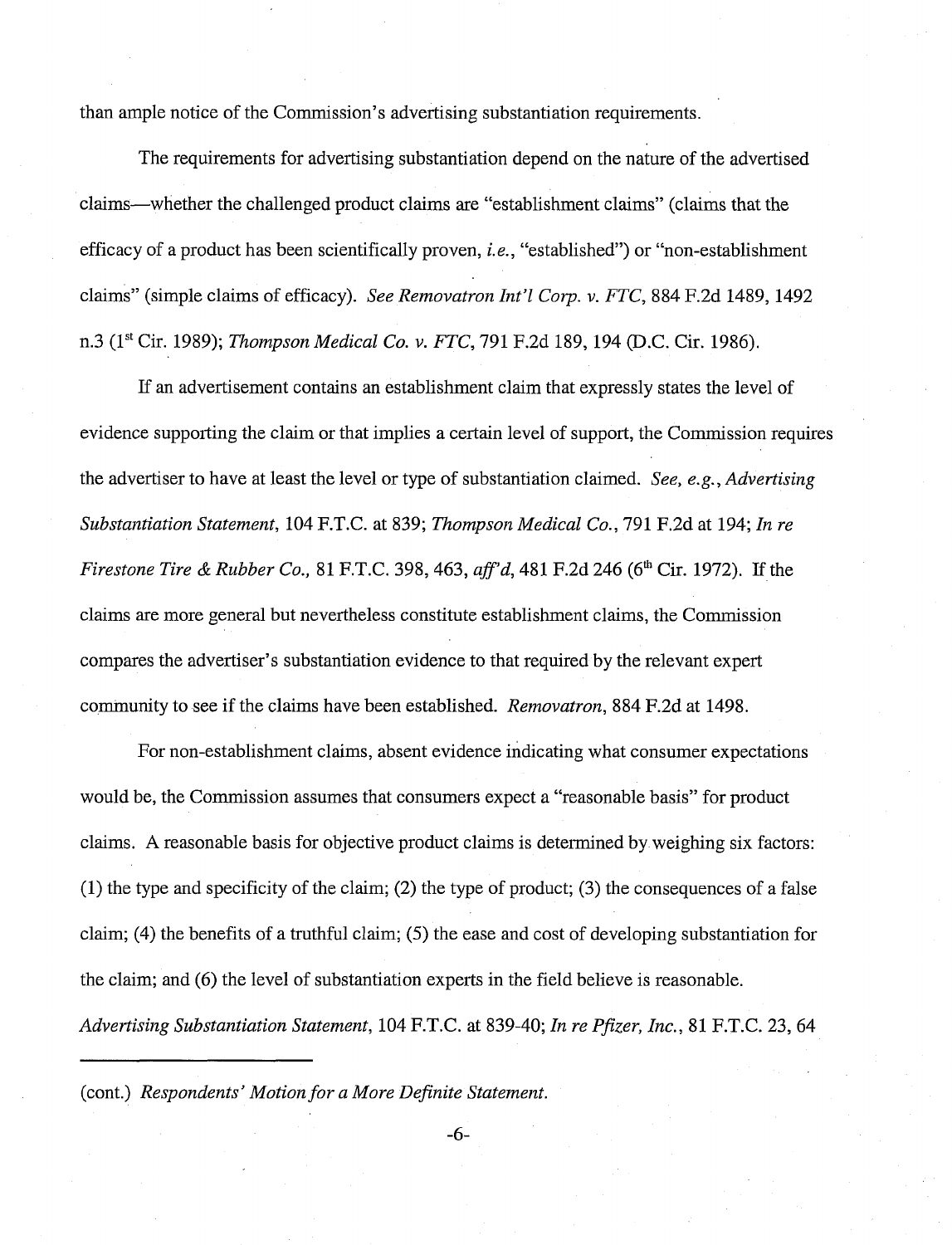(1972). The formulation of the "reasonable basis" standard is determined on a case-by-case basis because each case involves different advertisements, and the level of substantiation required necessarily relates to the level of substantiation expressly or impliedly claimed in the challenged advertisements. See, e.g., In re Brake Guard Prods., Inc., 125 F.T.C. 138,231-32 (1998); Removatron Int'l Corp., 111 F.T.C. 206 (1988), aff'd, 884 F.2d 1489; In re Pfizer, Inc., 81 F.T.C. at 62-64.<sup>4</sup> "[T] here may be some types of claims for some types of products for which the only reasonable basis, in fairness and in the expectations of consumers, would be a valid scientific or medical basis." Pfizer, 81 F.T.C. at 64.

Previous Commission and court statements make clear that the reasonableness of Respondents' substantiation for their product claims is determined by the level and amount of substantiation experts in the field believe is reasonable to support the advertised claim, and such substantiation must relate to normal conditions of product use. In the present case, the challenged dietary supplement advertisements refer or relate to scientific studies, articles, and other scientific evidence, and appear to rely on such evidence. E.g., Compl. Exs. A-L. At the hearing in this matter, Complaint Counsel will introduce evidence to show that competent and reliable scientific evidence is required to establish a reasonable basis for the challenged claims. Commission staff have personally and repeatedly advised Respondents' counsel of the evidence that is required to substantiate Respondents' claims. Respondents appear to be burying their

<sup>&</sup>lt;sup>4</sup> Notwithstanding these cases, Respondents suggest that only an objective formula or standard would comport with due process. E.g., Answer, Resp't Gay, at 13 (July 30,2004) (arguing that substantiation standard lacks "any measurable degree of definiteness"). However, courts reviewing the Commission's advertising standards have stated that they will "not require the Commission to attempt to devise a universal formula" to take into account a variety of factual permutations. See, e.g., Bantam Books, Inc. v. FTC, 275 F.2d 680, 683 (2d Cir. 1960) (rejecting due process challenge to order requiring disclosure "in clear, conspicuous type").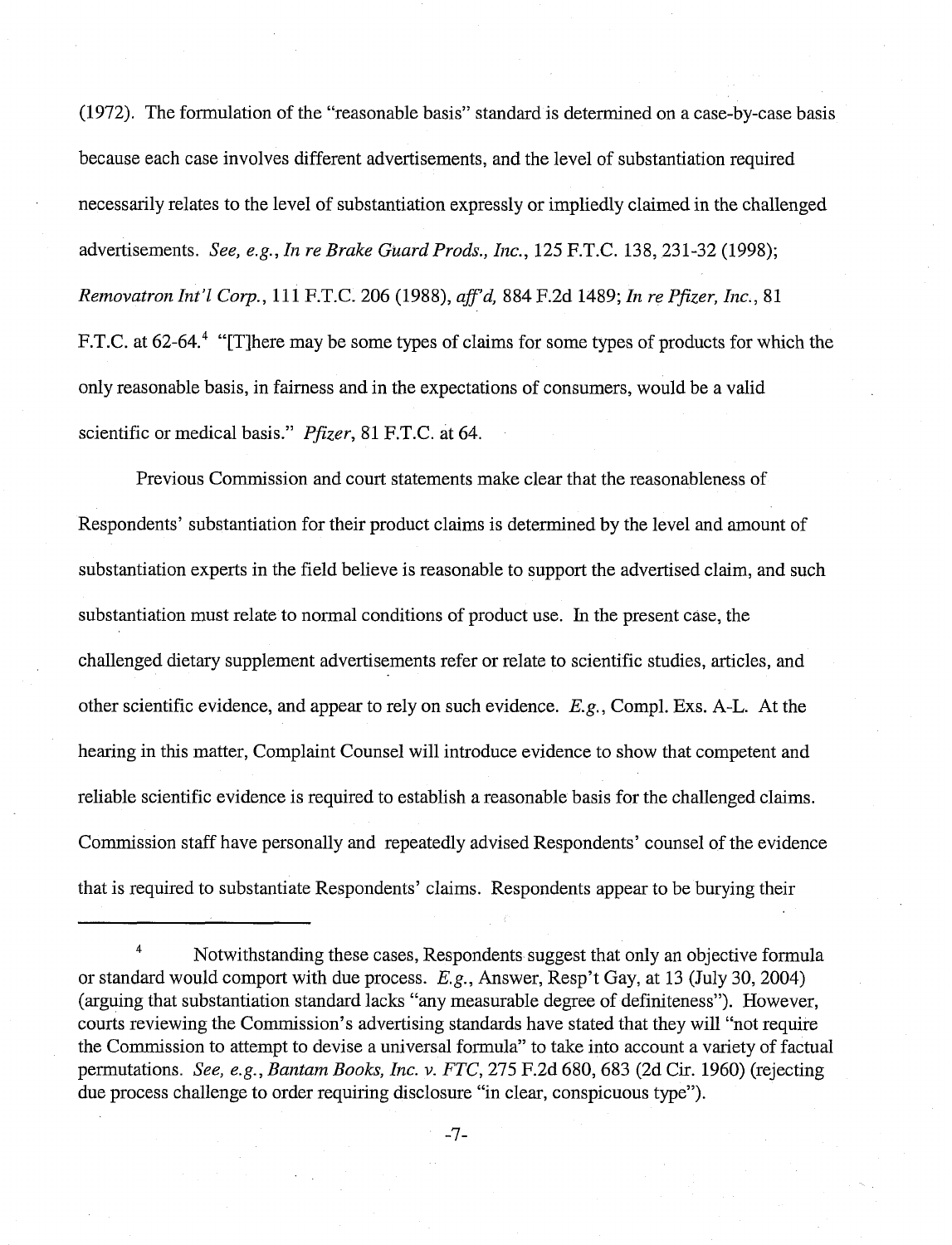heads in the sand with respect to the Commission's long-standing substantiation standard, and that is no defense to this action.

## **2. Respondents' "Notice" or "Vagueness" Argument is Invalid as a Matter of Law**

Respondents mistakenly argue in their *Answers* that this administrative proceeding deprives them of due process because the *Complaint* employs a "reasonable basis" substantiation standard that is "vague" or "lack[s] any measurable degree of definiteness." See Answer, Resp't Gay, at 8; Answer, Resp't Basic Research, at 13 (July 30,2004).

Respondents' argument is untenable. To begin, "economic regulation is subject to a less strict vagueness test." *Trans Union Corp. v. FTC*, 245 F.3d 809, 817 (D.C. Cir. 2001) (quoting Village of Hoffman Estates, v. Flipside, Hoffman Estates, Inc., 455 U.S. 489, 498 (1982)). This is because businesses have economic demands to plan their behavior carefully, and can be expected to review the law before taking action. See id.

Review of the law establishes that the formulation of the "reasonable basis" standard is determined on a case-by-case basis, depending on the claims made by the seller and the level of substantiation that experts in the relevant fields consider necessary, among other factors. See cases cited supra pages 6-7. The Commission has developed a large body of precedent and guidance, both general and case-specific, that gives content to the "reasonable basis" standard and the phrase, "competent and reliable scientific basis." See, e.g., Bristol-Meyers Co. v. FTC, 738 F.2d 554, 561 (2d Cir. 1984) (rejecting contention that order defining "reasonable basis" to consist of "competent and reliable scientific evidence" was vague, and noting that, as of that date, Commission had issued "some 21 litigated orders and 126 consent orders involving

 $-8-$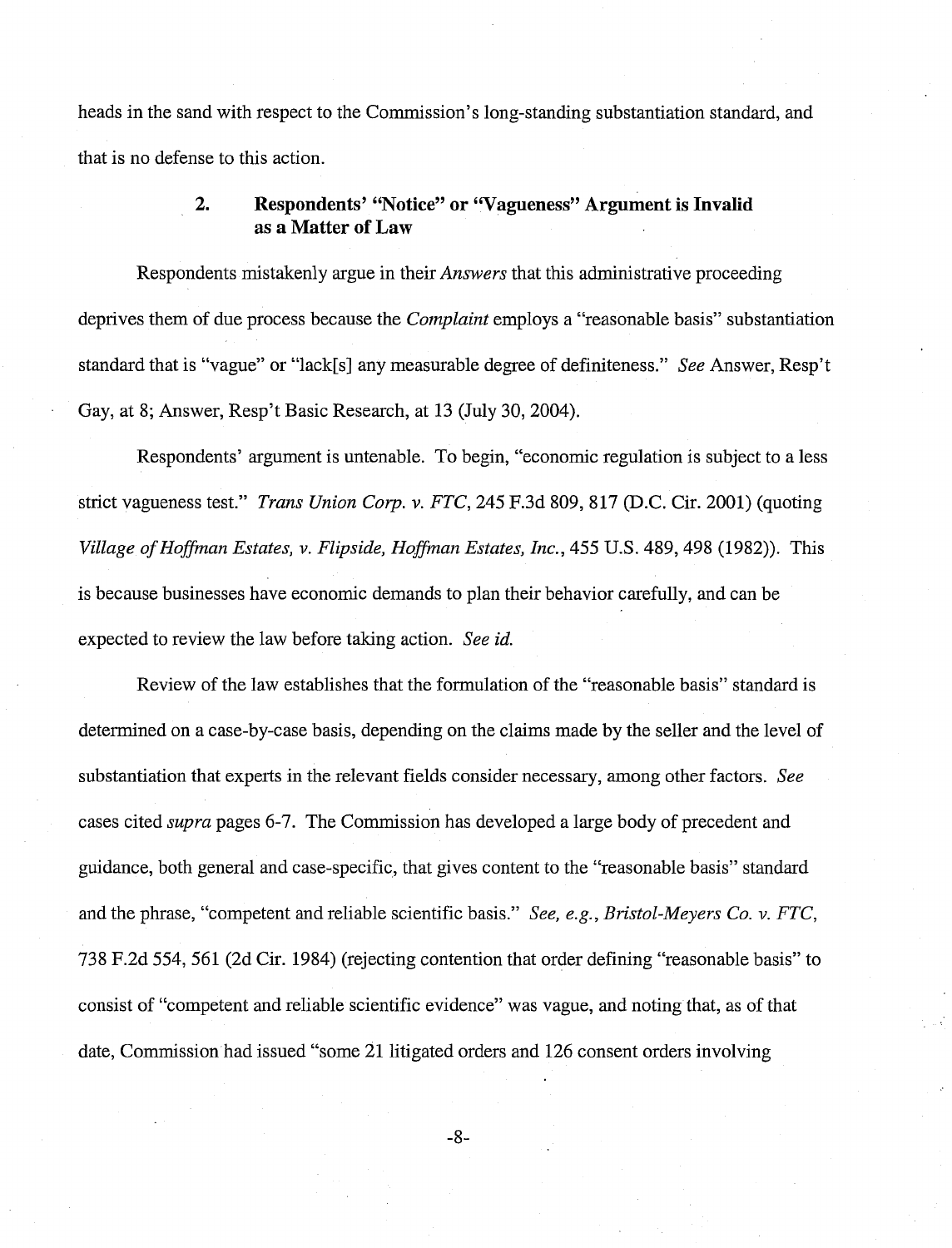advertising substantiation using equivalent language"). $5$ 

Applying the Commission's precedents and guidance, the federal courts have repeatedly upheld substantiation standard in response to challenges of "vagueness." See Thompson Medical Co., 791 F.2d at 194-96; Sterling Drug, Inc. v. FTC, 741 F.2d 1145, 1156-57 (9<sup>th</sup> Cir. 1984); Bristol-Meyers Co., 738 F.2d at 561. $^6$  The weight of authority does not support Respondents' contention that the terms employed in the Complaint "lack any measurable degree of definiteness" and thereby offend due process.

Respondents' "notice" or "vagueness" argument is not a defense to the Complaint. This "defense" flies in the face of Commission opinions, orders, and policy statements or publications such as those discussed above. It also overlooks the fact that Respondents' own advertisements contain efficacy claims purportedly supported by scientific evidence. Respondents have ample notice of the substantiation standard applicable to this matter.

<sup>6</sup> In American Home Products Corp. v. FTC, 695 F.2d 681 (3d Cir. 1982), the Third Circuit vacated one part of an FTC order requiring "competent and reliable scientific evidence" as a reasonable basis for non-establishment claims, citing vagueness and overbreadth concerns. Later Court of Appeals declined to follow this decision and expressly distinguished it. See Thompson Medical Co., 791 F.2d at 196; Sterling Drug, Inc., 741 F.2d at 1156; Bristol-Myers Co., 738 F.2d at 560-61. Moreover, Respondents have the benefit of additional guidance on the Commission's substantiation standard that has been developed in the intervening 22 years.

 $\frac{5}{10}$  In their *Answers*, Respondents also appear to suggest that this matter should be the subject of a rulemaking procedure. However, the Commission is not required to proceed by rulemaking in order to enforce the FTC Act. "[Tlhe choice between rulemaking and adjudication lies in the first instance in the [agency]'s discretion." NLRB v. Bell Aerospace Co., 416 U.S. 267, 294 (1974); Jay Norris, Inc. v. FTC, 598 F.2d 1244, 1251 (2d Cir. 1979). The Commission carefully considered and rejected arguments remarkably similar to those presented here by Respondents when it denied a formal petition for rulemaking pursuant to RULE OF PRACTICE 1.9. See Letter from Federal Trade Commission to Jonathan W. Emord, Esq. (Nov. 30,2000) (attached hereto). This litigation is not the proper forum to challenge the Commission's determination, or to conduct discovery related thereto.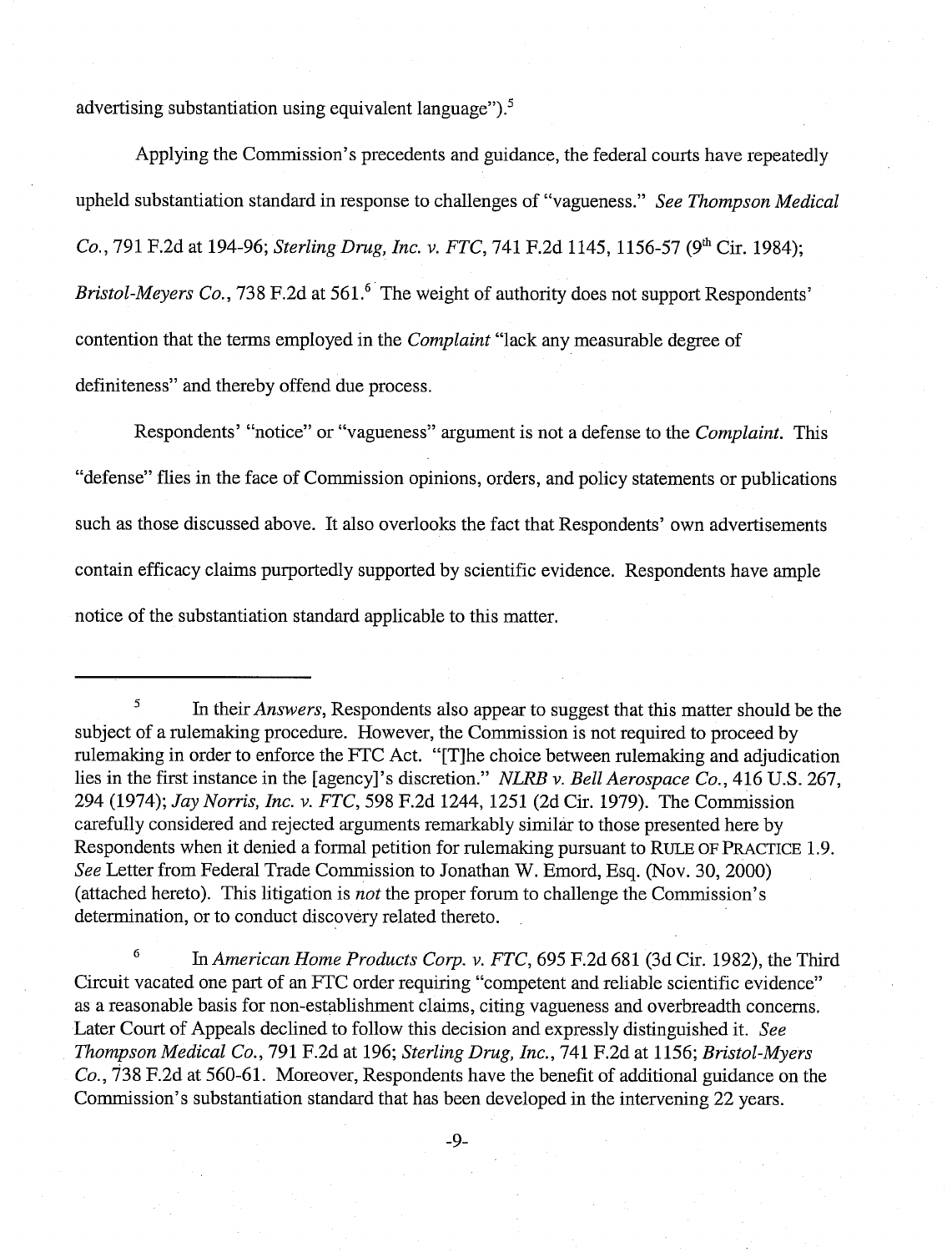#### **3. Respondents Are Being Afforded Due Process**

The root requirement of the due process clause is that an individual be afforded the opportunity for a hearing before being deprived of any significant property interest. Cleveland Bd. of Educ., 470 U.S. at 542. It defies credulity for Respondents to suggest that this administrative proceeding violates the tenets of due process.

Respondents have been fully appraised of the nature and details of their alleged violations of the FTC Act, and they will have an opportunity to present evidence at trial. If there is any good faith difference of opinion as to the appropriate level of substantiation for Respondents' dietary supplement advertising, the purpose of the administrative hearing process is to examine relevant evidence and to deterrnine whether Respondents' proffered substantiation provides a reasonable basis for their claims. See Advertising Substantiation Statement, 104 F.T.C. at 840.

The present proceeding is precisely the type of "due process" required by the Constitution and sanctioned by the Administrative Procedure Act, 5 U.S.C. *\$5* 551 et seq. ("APA"). Federal courts have routinely rejected arguments that due process has been violated, absent a concrete showing that respondents were precluded from understanding the allegations and from presenting their defense. See Southwest Sunsites, Inc. v. FTC, 785 F.2d 1431, 1435 (9<sup>th</sup> Cir. 1986); Sunshine *Art* Studios, *Inc.* v. FTC, 481 F.2d 1171, 1173 (1" Cir. 1973).

The sole effect of the Commission's *Complaint* is to require Respondents to appear and defend themselves. The costs and inconvenience of litigation do not constitute a violation of due process. See FTC v. Standard Oil Co., 449 U.S. 232, 244 (1980) ("expense and annoyance of litigation is 'part of the social burden of living under government"') (citations omitted); Renegotiation Bd. v. Bannercraft Clothing Co., 415 U.S. 1,24 (1974) (finding that litigation

 $-10-$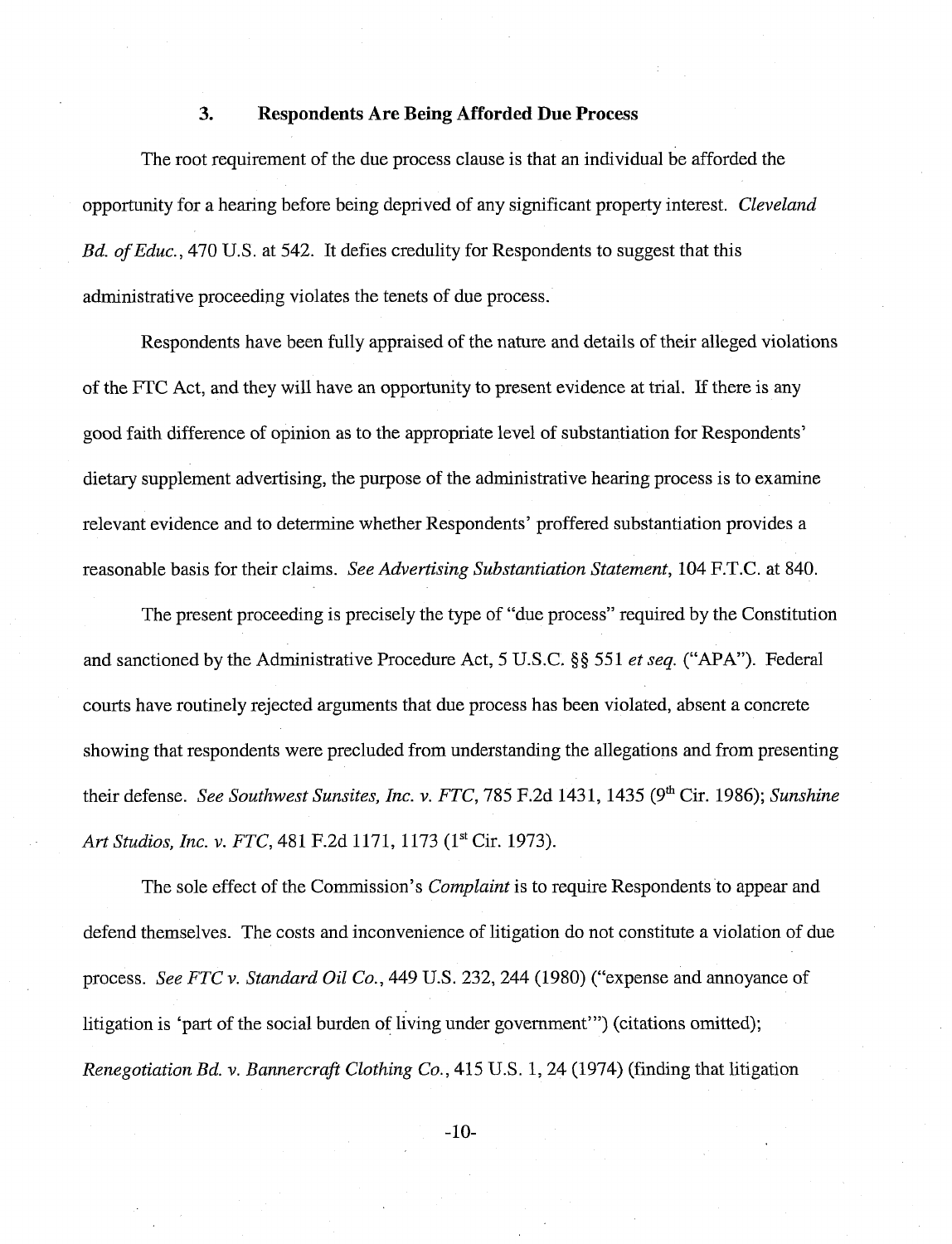expense does not constitute irreparable injury); Reichenberger v. Pritchard, 660 F.2d 280, 285  $(7<sup>th</sup> Cir. 1981)$  ("The legal fees expended by the plaintiffs in the administrative proceedings cannot qualify as constitutional injury absent a showing of deprivation of constitutional magnitude."). Respondents' alleged due process "defense" should be stricken.

# **B. The** *First Anzeizdmeizt* **is Not a Valid Affirmative Defense to Allegations that Respondents Violated the FTC Act with Deceptive and Misleading Commercial Speech**

Notwithstanding the Commission opinions, orders, and policy statements or publications providing notice of the substantiation standard, Respondents contend that their "notice" argument actually rises to a *First Amendment* free speech claim. This defense is invalid as well.

#### **1. The First Amendment Does Not Protect Deceptive Commercial Speech**

The First Amendment does not give Respondents a license to engage in deceptive commercial speech.<sup>7</sup> The Supreme Court has recognized that truthful commercial speech is immune from government regulation, but this does *not* extend to deceptive speech whose restriction advances a substantial interest. "The government may ban forms of communication more likely to deceive the public than to inform it." Central Hudson Gas & Elec. Corp. v. Public Serv. Comm'n, 447 U.S. 557, 563-66 (1980); see also Virginia State Bd. of Pharm. v. Virginia Citizens Cons. Council, Inc., 425 U.S. 748, 771-72 (1976). Deceptive commercial speech disserves society and consumers' interests "in the fiee flow of commercial infomation," which

 $7$  Respondents essentially have conceded that the challenged claims are commercial speech. E.g., Answer, Resp't Basic Research, at 13. This concession immediately distinguishes this case fiom several other cases that have evaluated the First Amendment as a potential affirmative defense. See In re Superior Ct. Trial Lawyers Ass'n, 107 F.T.C. 510 (1986) (rejecting contention that boycott was political action protected by First Amendment); In re Rodale Press, Inc., 71 F.T.C. 1184 (1967) (rejecting contention that advertisements for book were immunized from Commission scrutiny by *First Amendment*).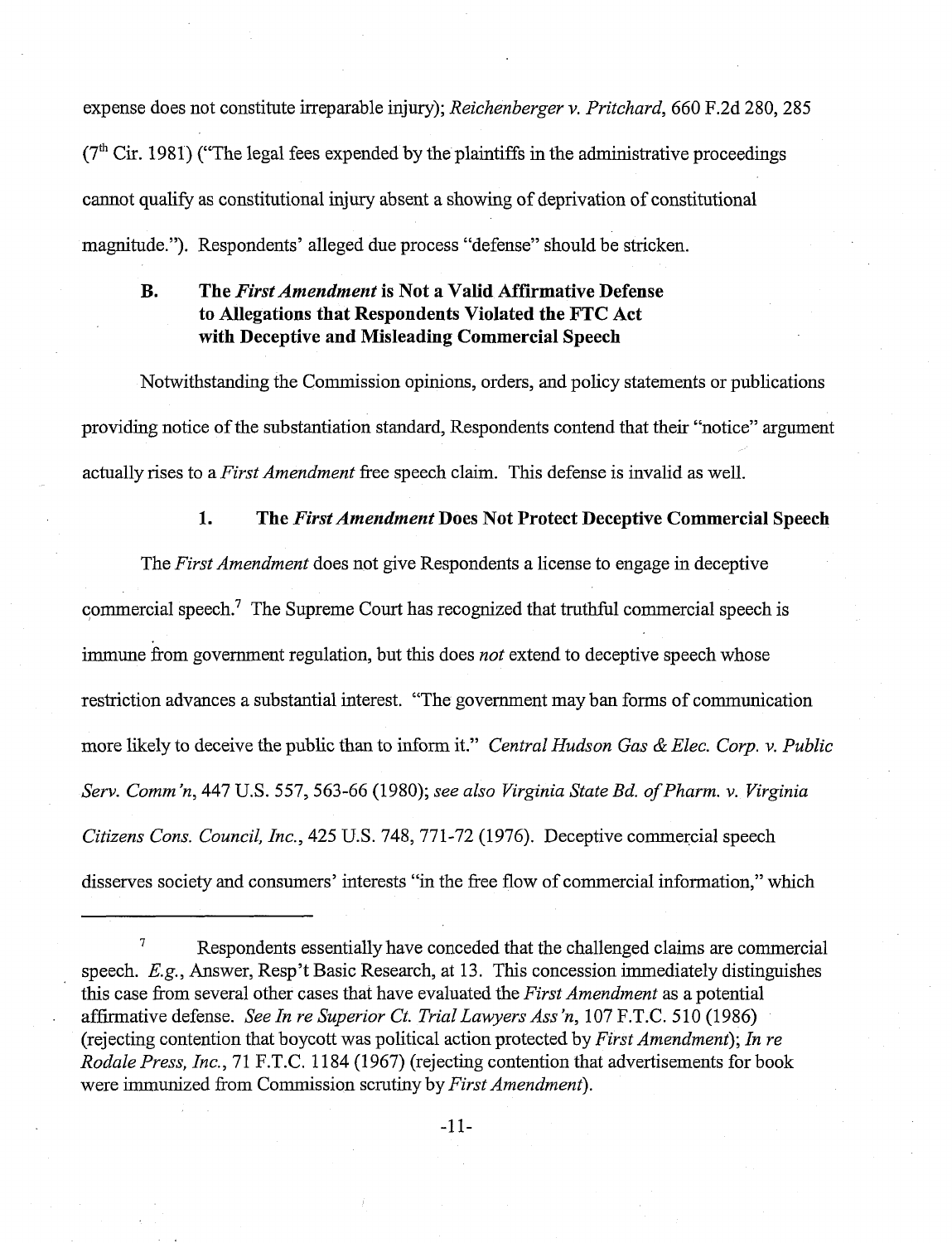ensures the sharing of information essential to the "proper allocation of resources" in the economy. See FTC v. Brown & Williamson Tobacco Corp., 778 F.2d 35, 43 (D.C. Cir. 1985).

# **2. The First** *Amendment* **Is Not a Valid Affirmative Defense to Allegations of Deceptive Commercial Speech**

The First Amendment does not provide a valid affirmative defense to the Complaint's allegations of deceptive and misleading speech. An affirmative defense is an assertion that will defeat the legal cause of action, "even if all allegations in the complaint are true." *Emergency* One, Inc. **v.** American Fire Eagle Engine Co., 332 F.3d 264, 271 (4" Cir. 2003); see Saks v. Franklin Covey Co., 3 16 F.3d 337,350 (2d Cir.2003). Respondents allegedly made deceptive and misleading claims for dietary supplements offered for sale in the United States. See Compl. g[m lo, 16, 19,22,24,26,30, 32, 35,39,41,43,44. If these allegations are true, Respondents engaged in deceptive and misleading commercial speech, which is not protected by the *First* Amendment. See cases cited supra page 11. This Court should strike Respondents' invalid defense. See, e.g., In re Metagenics, Inc., 1995 FTC LEXIS 2,  $*2$  (Jan. 5, 1995) (striking affirmative defense that claimed that the proposed order would violate respondents' commercial free speech rights and would also be arbitrary and capricious). $8$ 

We respectfully aver that the *Metagenics* decision is more persuasive than the decision in Kroger Co., which declined to strike a First Amendment defense. Compare In re Metagenics, Inc., 1995 FTC LEXIS 2, "2 with In re Kroger Co., 1977 FTC LEXIS 70, *"5.* The more recent *Metagenics* decision related to dietary supplement advertising, unlike the *Kroger* decision, which related to price advertising by a grocer. *Kroger* acknowledged that "the First Amendment does not sanction false or misleading advertisements," but nonetheless allowed the respondent to raise that provision as an affirmative defense. See In re Kroger Co., 1977 FTC LEXIS 70, \*5 (citing Virginia State Bd. of Pharm., 425 U.S. at 771-72 n.24). The Kroger decision did not reconcile its outcome with the Supreme Court precedent that it cited.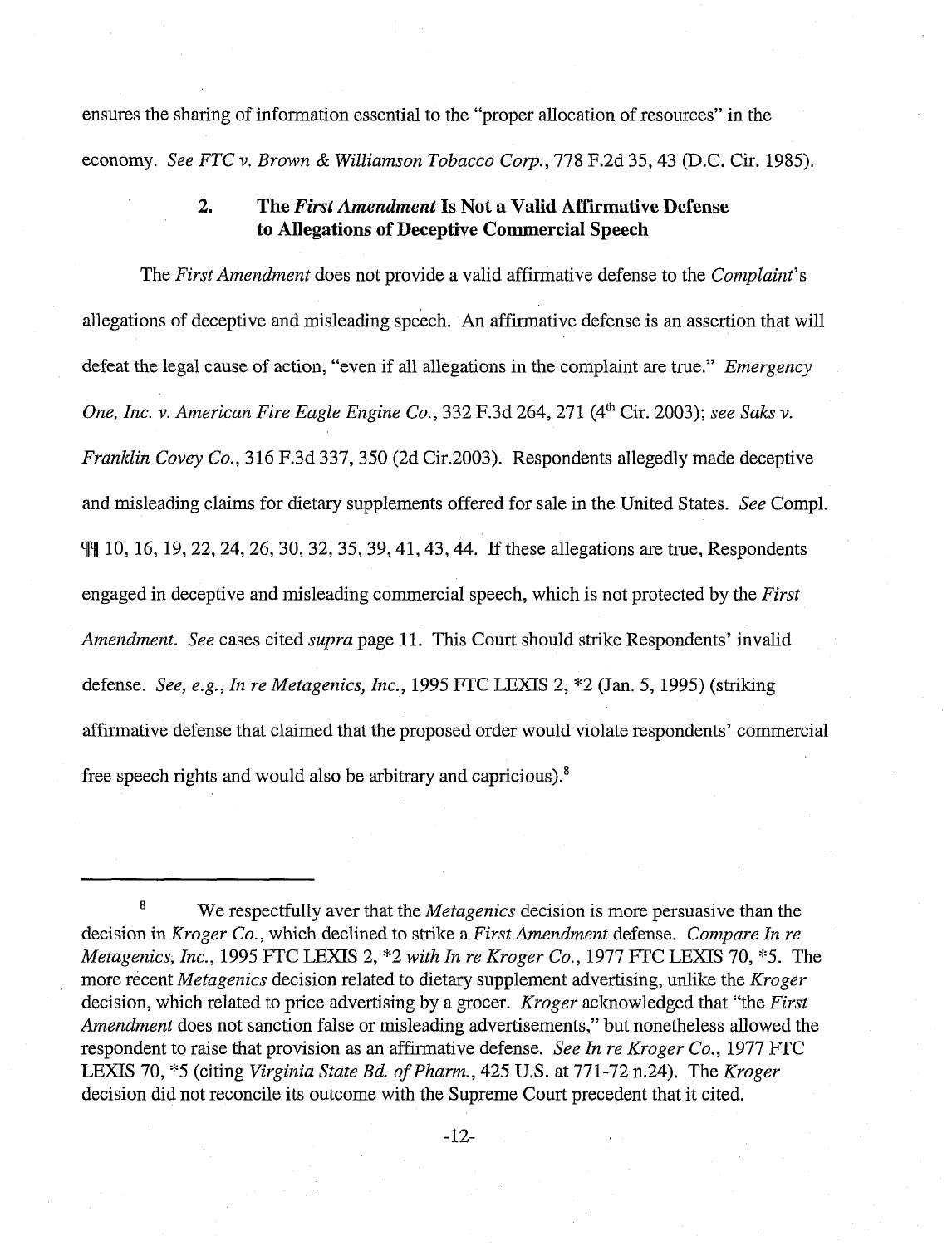### **3. The Commission's Substantiation Standard Does Not Chill or Infringe Protected Speech**

The Commission has authority to regulate deceptive and misleading commercial speech, including unsubstantiated advertisements.<sup>9</sup> Federal courts have rejected the contention that the FTC Act does not encompass deceptive acts and practices "with respect to prior substantiation and lack of substantiation for the assertion[s] made." *E.g.,* Jay Norris, Inc., 598 F.2d at 1252 (internal citations omitted):

The use of the requirement of substantiation as regulation is clearly permissible. . . . [Mlisleading commercial speech[] is clearly subject to restraint. Only because of petitioners' business practices is truthful speech indistinguishable from deceptive speech except by reference to reasonable substantiation for the representations.

Requiring Respondents to have a reasonable basis for their claims does not chill free speech. When the Jay Norris, Inc. matter was before the Commission, it considered whether requiring a company to have a reasonable basis for all claims relating to "safety, efficacy, performance, content, or any other characteristic of any product" infringed on free speech. The

Commission concluded as follows:

Respondents' argument appears to stem from the fear that the cost of acquiring a reasonable basis which they feel confident meets the order's requirements will chill their dissemination of truthful advertising claims. Yet, as the previously cited decisions emphasize, more reliable information enhances the flow of truthful advertising and furthers First Amendment interests. Since advertisers are in a far better position than consumers to verify the accuracy of their claims, it is only reasonable that they bear the burden of such verification.

In re Jay Norris, Inc., 91 F.T.C. 751, 854 (1978) (referring to, inter alia, Virginia State Bd. of

 $\frac{9}{5}$  Further, the Commission has authority to regulate deceptive and misleading commercial speech regardless of whether consumers are expressly misled, or misled by implied claims. See, e.g., Removatron Int'l Corp. v. FTC, 884 F.2d at 1492.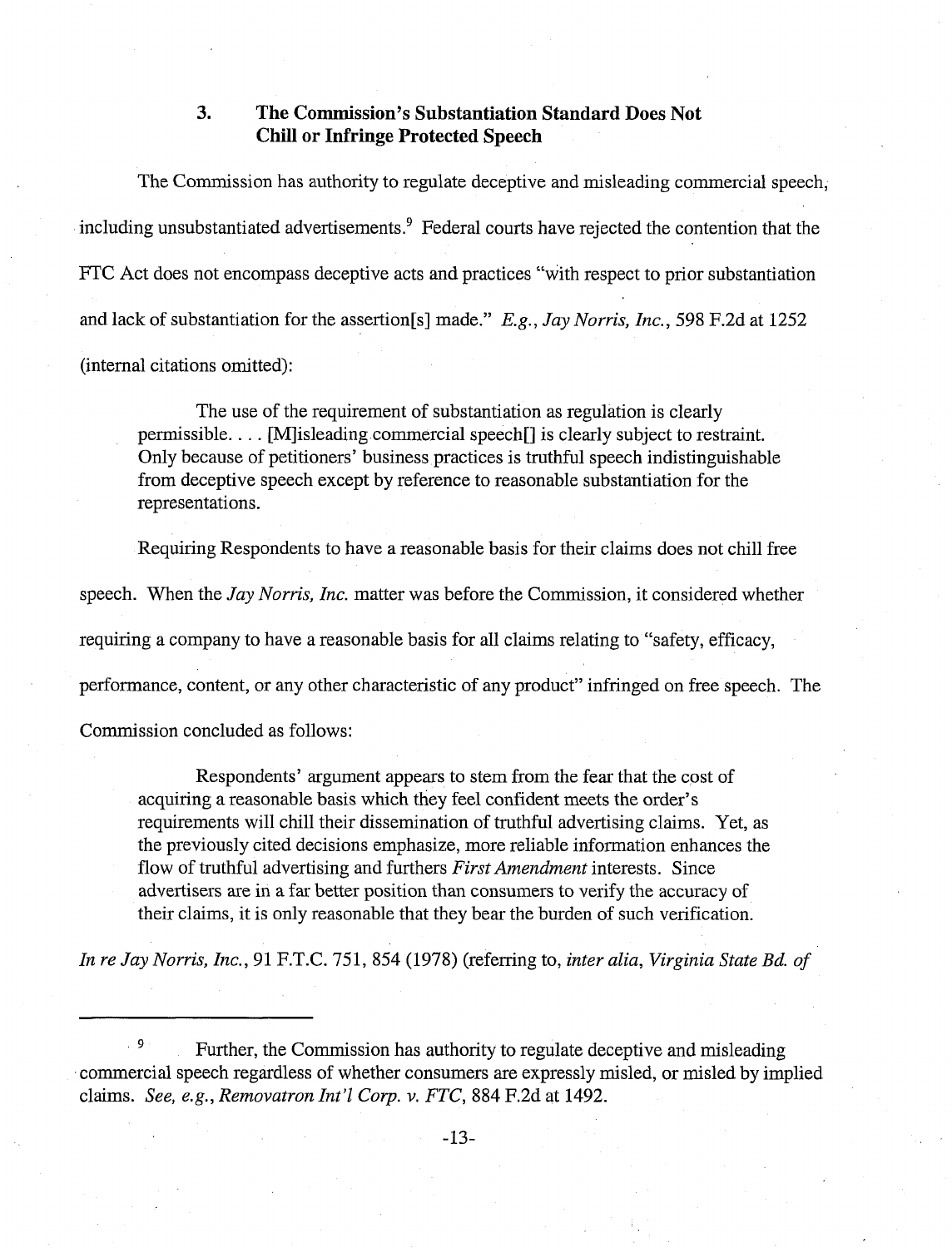Pharm., 425 U.S. at 781). On appeal, the Second Circuit agreed with the Commission's reasoning, concluding that substantiation requirements are not an undue burden on sellers because a seller is "in a better position than consumers to evaluate . . . performance claims for products sold by it." Jay Norris, Inc., 598 F.2d at 1250; see Sears, Roebuck & Co. v. FTC, 676 F.2d 385, 399 ( $9<sup>th</sup>$  Cir. 1982) (adopting Second Circuit's conclusion).

This conclusion applies with equal force to the present matter. Requiring Respondents to have a "reasonable basis" for their product claims serves *First Amendment* interests, and does not violate them. This Court should strike Respondents' invalid defense.

#### **3. Entry of an** *Order* **Will Not Violate the** *First Amendment*

If this Court finds that Respondents have engaged in deceptive speech as alleged in the Complaint, entry of an *Order* will not violate Respondents' rights.<sup>10</sup> Once an unfair or deceptive trade practice is found, the Commission has wide discretion to fashion an effective cease and desist order, including broad "fencing in" provisions to deter future violations: "All that is necessary is that the Commission's remedial orders have a 'reasonable relation' to the unlawful practices found to exist. And an order should ordinarily not be modified or narrowed because of . hypothetical situations where lawful conduct could conceivably be prohibited by the cease and desist order." Thiret v. FTC, 512 F.2d 176, 180-81 (10<sup>th</sup> Cir. 1975) (citing, inter alia, FTC v. National Lead Co., 352 U.S. 419, 428-29, 431 (1957)); see also United States v. Reader's Digest Ass'n, Inc.,  $662$  F.2d 955, 965 (3d Cir. 1981) ("Any remedy formulated by the FTC that is reasonably necessary to the prevention of future violations does not impinge upon

 $^{10}$  Alternatively, if Respondents prevail on the merits and obtain a finding that they did not make deceptive claims, the Court will issue an Order dismissing the case, which likewise will not infringe on Respondents' rights.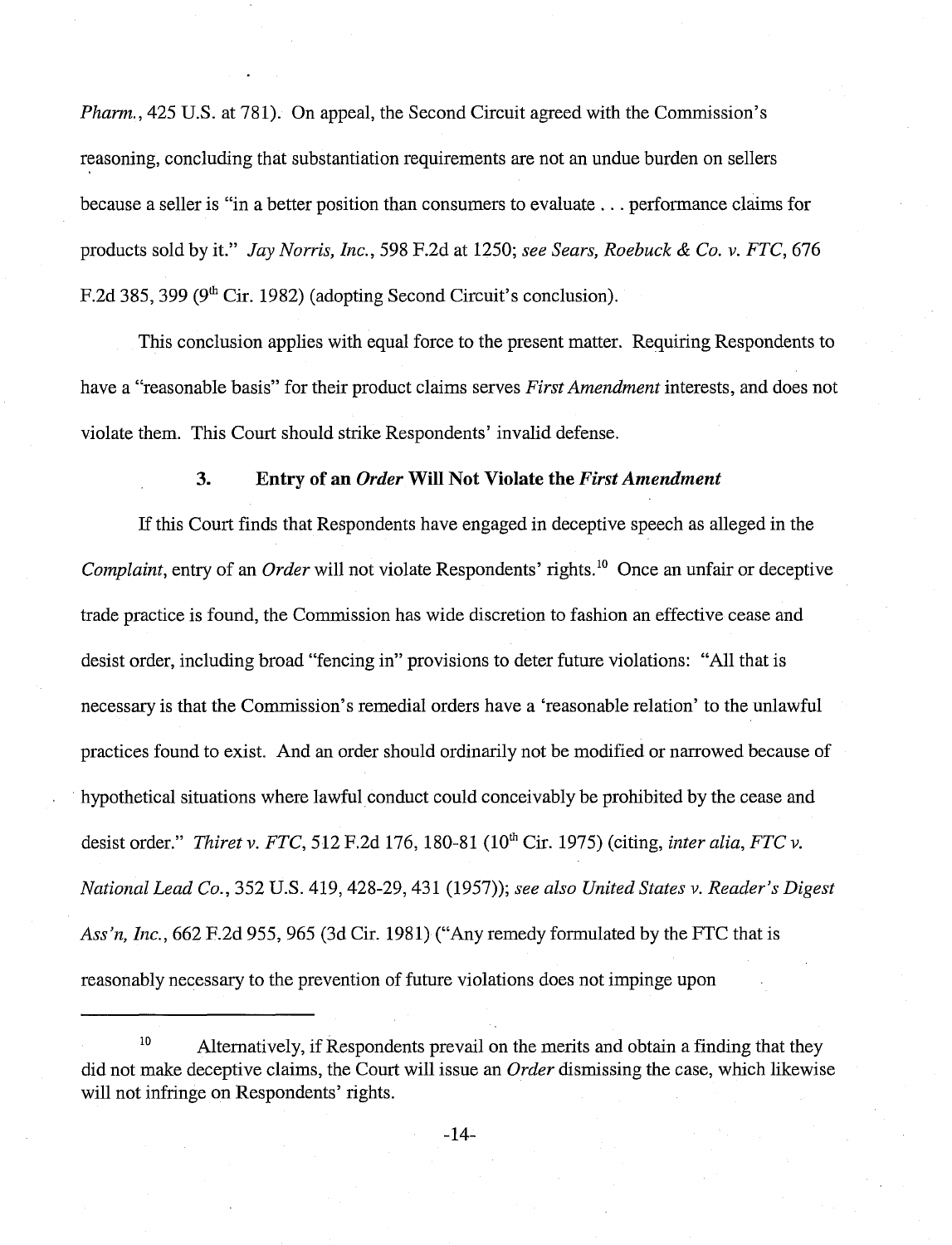constitutionally protected commercial speech."). The proposed  $Order$  explicitly requires Respondents to comply with Sections 5 and 12 of the FTC Act, which they are already obliged to do. See Jay Norris, Inc., 598 F.2d at 1250. Neither the Complaint nor the proposed Order infringe on protected, truthful commercial speech.

Respondents' statement that their advertisements are "protected commercial speech" avers, in essence, that their advertisements are not deceptive or misleading. This is a redundant denial of the Complaint's allegations, not an affirmative defense. Respondents alleged no facts to support their broad, highly generalized claim, and requiring Respondents to have a reasonable basis for their claims serves First Amendment interests. Respondents' alleged free speech "defense" is not a valid affirmative defense and it should be stricken.

# **C. Redundant and Conclusory Allegations of "Improper Agency Action"**  and/or "Arbitrary and Capricious Agency Action" Are Not Valid **Affirmative Defenses to Allegations that Respondents Violated the FTC Act**

Respondents' next two "defenses" restate their "notice" argument, which was invalid for multiple reasons, as discussed above. The only innovation here is a pair of citations to the APA, Title 5, United States Code, Sections 701 and 706,<sup>11</sup> and a sweeping conclusion: "[T]his enforcement action constitutes agency action that is arbitrary, capricious, an abuse of discretion, otherwise not in accordance with law, contrary to constitutional right, and/or without observance of procedure required by law." E.g., Answer, Resp't Basic Research, at 14.<sup>12</sup> Respondents seek

l1 The APA provides for judicial review of "final agency action," 5 U.S.C. **3** 704, defined to include an agency "rule, order, license, sanction, relief, or the equivalent or denial thereof, or failure to act." 5 U.S.C. *5* 551(13).

<sup>&</sup>lt;sup>12</sup> Respondent Mowrey twice raised "arbitrary and capricious agency action" as a "additional defense"; once separately and then again as an example of "improper agency action." See Answer, Resp't Daniel B. Mowrey, at 7, 8 (July 30, 2004).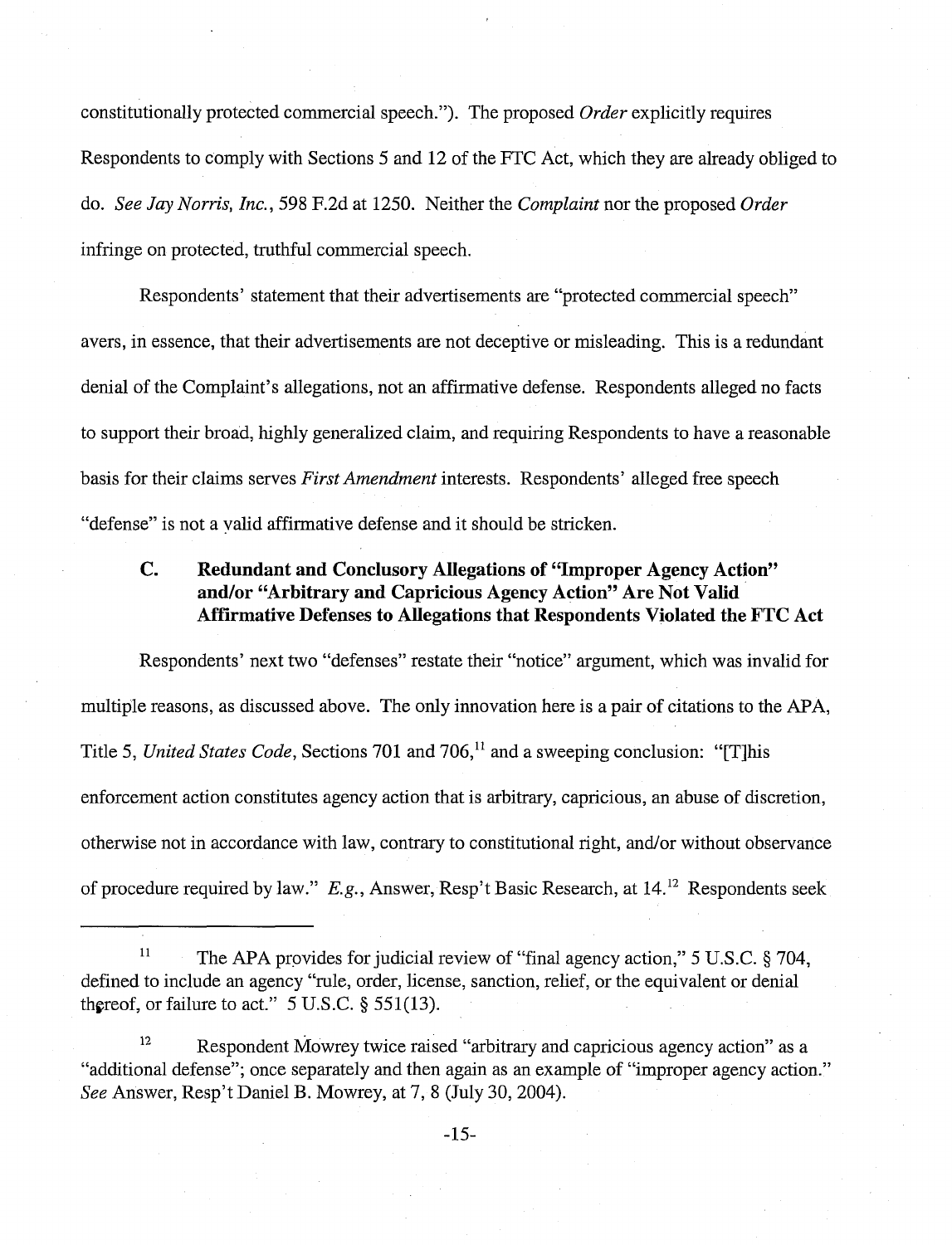to "try the prosecutor." However, these allegations are not valid affirmative defenses under the APA or the RULES OF PRACTICE to alleged violations of the FTC Act.

First and foremost, Respondents' defenses are invalid because "[tlhe Commission's issuance of its complaint is not 'final agency action."' *Standard Oil* Co., 449 U.S. at 239. The Supreme Court has held that issuance of a *Complaint* averring reason to believe that a Respondent has violated the FTC Act is not "final agency action" under Section 10 of the APA. Accordingly, it is *not* subject to review until administrative adjudication concludes. *See Standard Oil Co.*, 449 U.S. at 239-42. Respondents' alleged defenses relying on the APA are legally invalid.

Second, the RULES OF PRACTICE impose basic pleading requirement for affirmative defenses. They require that *Answers* contain "[a] concise *statement of the facts* constituting each ground of defense."  $RULE 3.12(b)(1)(i)$  (emphasis added). Although many of Respondents' alleged "defenses" fail to satisfy the factual pleading requirement, Respondents' bald, conclusory assertions here regarding "improper agency action" and/or "arbitrary and capricious agency action" flagrantly disregard RULE  $3.12(b)(1)(i)$ . Respondents' assertions here are not a concise statement of facts; they are sweeping conclusions of law.

Lastly, these alleged defenses are completely irrelevant to Respondents' obligations, as marketers of the challenged advertisements, to ensure that their advertising complies with the FTC Act. *See* In *re Metagenics,* Inc., 1995 FTC LEXIS 2, "2-3 (striking affirmative defense alleging that proposed order would be arbitrary and capricious). Respondents are not entitled to "try the Commission." Their alleged defenses of "improper" or "arbitrary and capricious" agency action are invalid and immaterial. These defenses should be stricken.

 $-16-$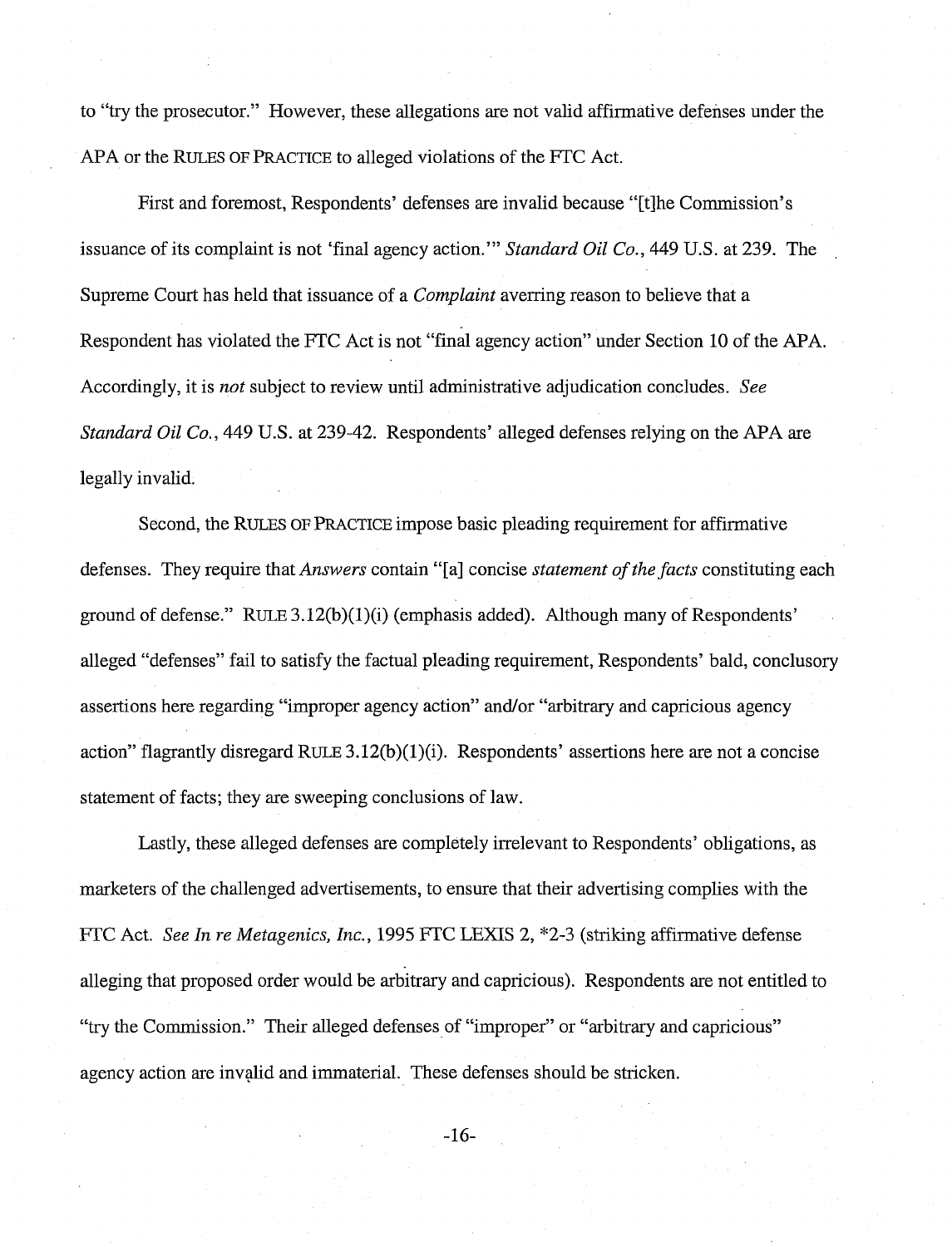## **D.** *CONSET <b>CONTER* **CONSET EXECUTE: CONSET EXECUTE: CONSET EXECUTE: CONSET EXECUTE: CONSET EXECUTE: CONSET EXECUTE: CONSET EXECUTE: CONSET EXECUTE: CONSET EXECUTE: CONSET EXECUTE: CONSET EXECUTE: Defense to Allegations that Respondents Violated the FTC Act**

Respondents, except for Mr. Gay and Mr. Friedlander, contend that the Commission unreasonably delayed bringing this case for "political or otherwise improper reasons," prejudicing their "ability . . . to present their case," and thereby violating the Administrative Procedure Act, 5 U.S.C. **3** 555(b). This alleged "political defense" is invalid and must be stricken for several reasons.

First, Respondents' "political defense" is plainly unsupported by any *"statement of the facts* constituting each ground of defense." RULE 3.12(b)(1)(i) (emphasis added). Respondents did *not* state facts to show that the staff's investigation was allegedly unreasonable in length.

Second, even if Respondents had recited the entire history of the Commission's nearly four-year long investigation (an investigation that involved a multitude of companies related to Respondents, dozens of dietary supplements, and numerous products introduced during the investigation whose claims necessitated further inquiry), there still would be no valid affirmative defense. Sigmficantly longer investigations have been held not to violate due process or federal law. *See, e.g., Gibson v. FTC,* 682 F.2d 554, 560 (5<sup>th</sup> Cir. 1982) (rejecting appellants' contention that they were denied due process by thirteen-year delay preceding federal court review, including eight-year delay between commencement of investigation and issuance of administrative complaint).

Third, Respondents' alleged "defense" is completely immaterial to the merits of the *Complaint.* This "political defense" clearly threatens an undue broadening of discovery far beyond the issues actually raised by the *Complaint.* Defenses that tend to significantly complicate

 $-17-$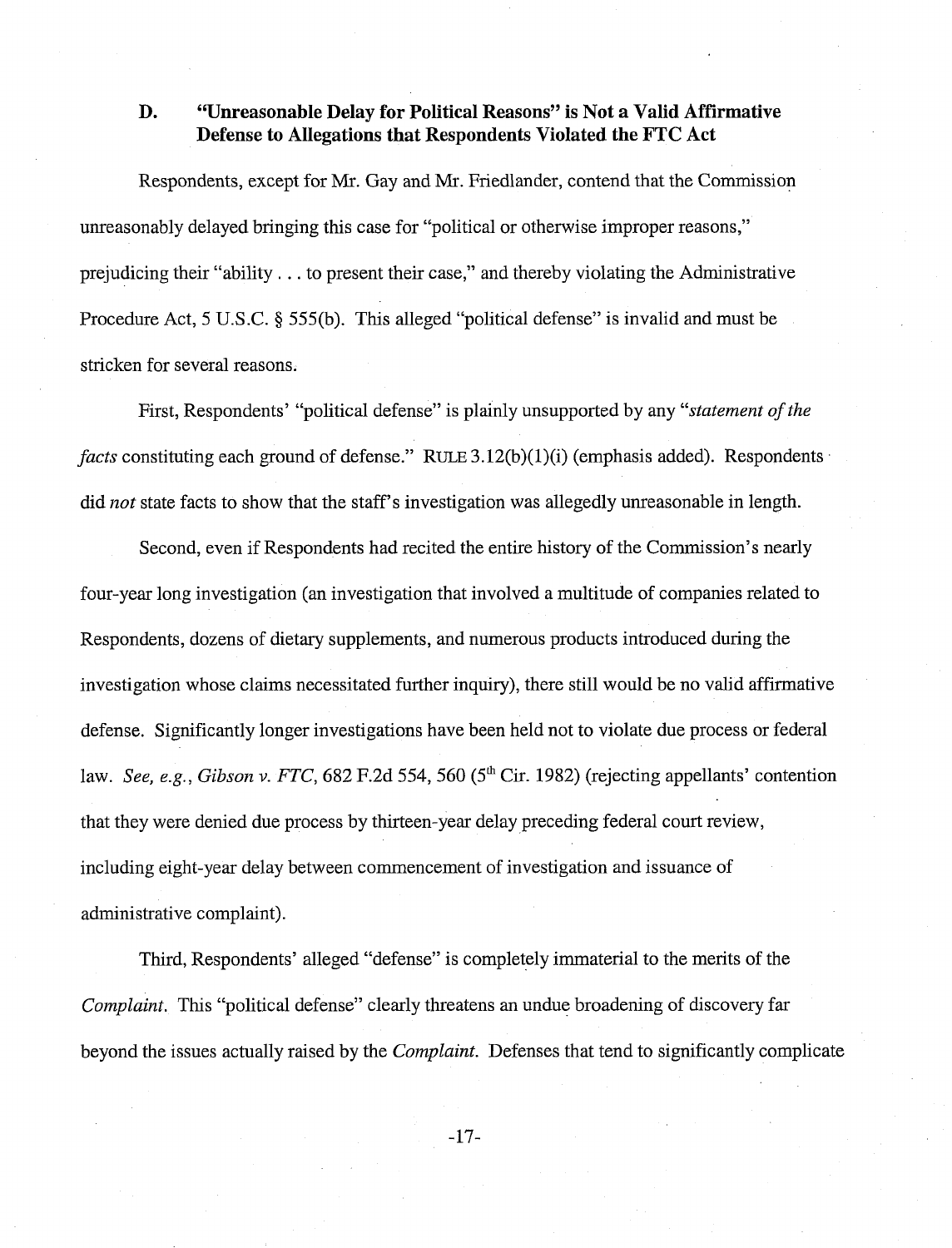litigation are particularly vulnerable to a motion to strike. See Narragansett Tribe, 418 F. Supp. 798, 801-02 (D.R.I. 1976). This defense should be stricken.

# **E. "FTC Has No Reason to Believe" or "FTC is Not Acting in the Public Interest" Are Not Valid Affirmative Defenses to Allegations that Respondents Violated the FTC Act**

Respondents, except for Mr. Gay and Mr. Friedlander, raise the discredited "defense" that the Commission applied a "vague" substantiation standard and "failed properly to reach the required determination that it had 'reason to believe' Respondent [s]  $\ldots$  violated the [FTC] Act," thereby bringing a case "not to the interest of the public." E.g., Answer, Resp't Basic Research, at 14, 15.13 Here, Respondents tacitly concede that they want to conduct discovery related to the Commission's deliberations instead of their own alleged violations of law.

It is well-established that the adequacy of the Commission's "reason to believe" that violations of the FTC Act have occurred and the Commission's belief that a proceeding to stop alleged violations would be "in the public interest" are not subject to review here. See In re Boise Cascade Corp., 97 F.T.C. 246,246-47 (1981); In re Exxon Corp., 83 F.T.C. 1759, 1760 (1974). These determinations relate to the mental processes of the Commission and are improper subjects for trial. Once the Commission has issued a *Complaint*, "the issue to be litigated is not the adequacy of the Commission's pre-complaint information or the diligence of its study of the material in question but whether the alleged violation has in fact occurred." In re Exxon Corp., 83 F.T.C. at 1760 (emphasis added); see also In re General Motors Corp., 99 F.T.C. 464, 550 (1982) (citing Exxon Corp.); In re Boise Cascade Corp., 97 F.T.C. at 246-47 (same).

<sup>&</sup>lt;sup>13</sup> Like many of Respondents' arguments, this "defense" pointedly ignores numerous Commission opinions, orders, and publications providmg fair notice of the substantiation standard. See supra pages 5-9.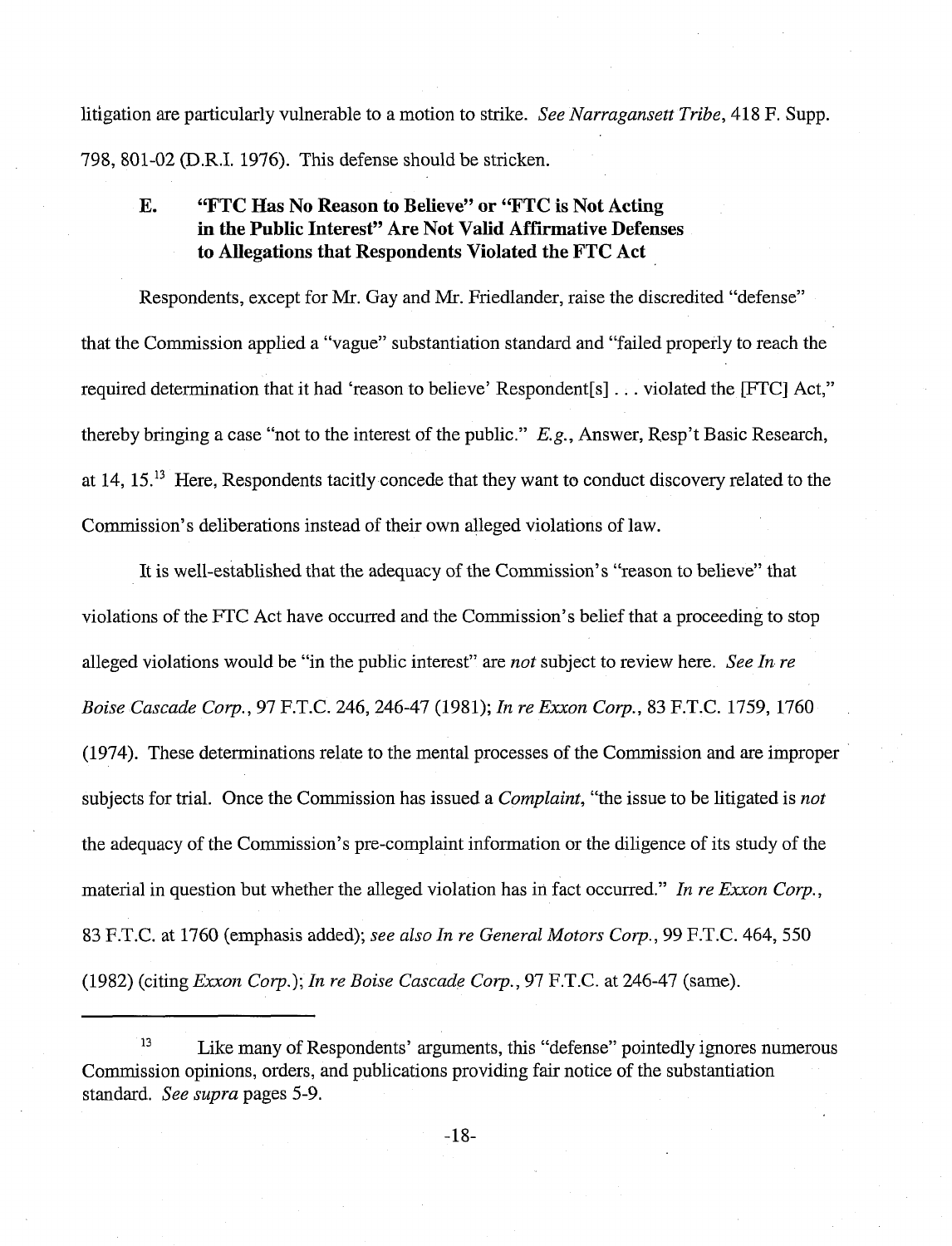Respondents cannot raise the Commission's "reason to believe" and "public interest" determinations as issues for trial. The *Complaint* states that the Commission did, in fact, determine that it had reason to believe that Respondents had violated the FTC Act and that issuance of the Complaint would serve the interests of the public. See Compl. at 1. "The issuance of the complaint is definitive on the question whether the Commission avers reason to believe that the respondent is violating the Act." Standard Oil Co., 449 U.S. at 241. Similarly, the Commission's public interest determination cannot be litigated here. See In re Brake Guard Prods., Inc., 125 F.T.C. at 247, 248 n.37 ("in issuing the complaint the Commission made its own determinations of public interest"; whether others "contacted the Commission to complain about the respondents' claims has no bearing either on the public interest of the proceeding or on the merits of the case"); In re Exxon Corp., 83 F.T.C. at 1760; In re TK-7 Corp., No. 9224, 1989 FTC LEXIS 32, \*3-4 (May 3, 1989).

Although the Commission, and the Courts of Appeals, may review the Commission's public interest determinations in "extraordinary circumstances,"<sup>14</sup> no such circumstances are present here, and none were suggested in Respondents' Answers. Respondents failed to comply with RULE 3.12(b)(1)(i) by offering facts to support their contentions that the *Complaint* is not in the public interest. It would impose an undue and unjust burden on Complaint Counsel if Respondents were permitted to "try the prosecutor" and conduct discovery on an imagined but undescribed factual issue, particularly when the Commission's public interest determination

**l4** See In re Brake Guard Prods., Inc., 125 F.T.C. at 247; In re Boise Cascade Corp., 97 F.T.C. at 247 n.3; see also Cotherman v. FTC, 417 F.2d 587, 594 (5<sup>th</sup> Cir. 1969) (noting that public interest determination may be reviewed by appellate court only for abuse of discretion).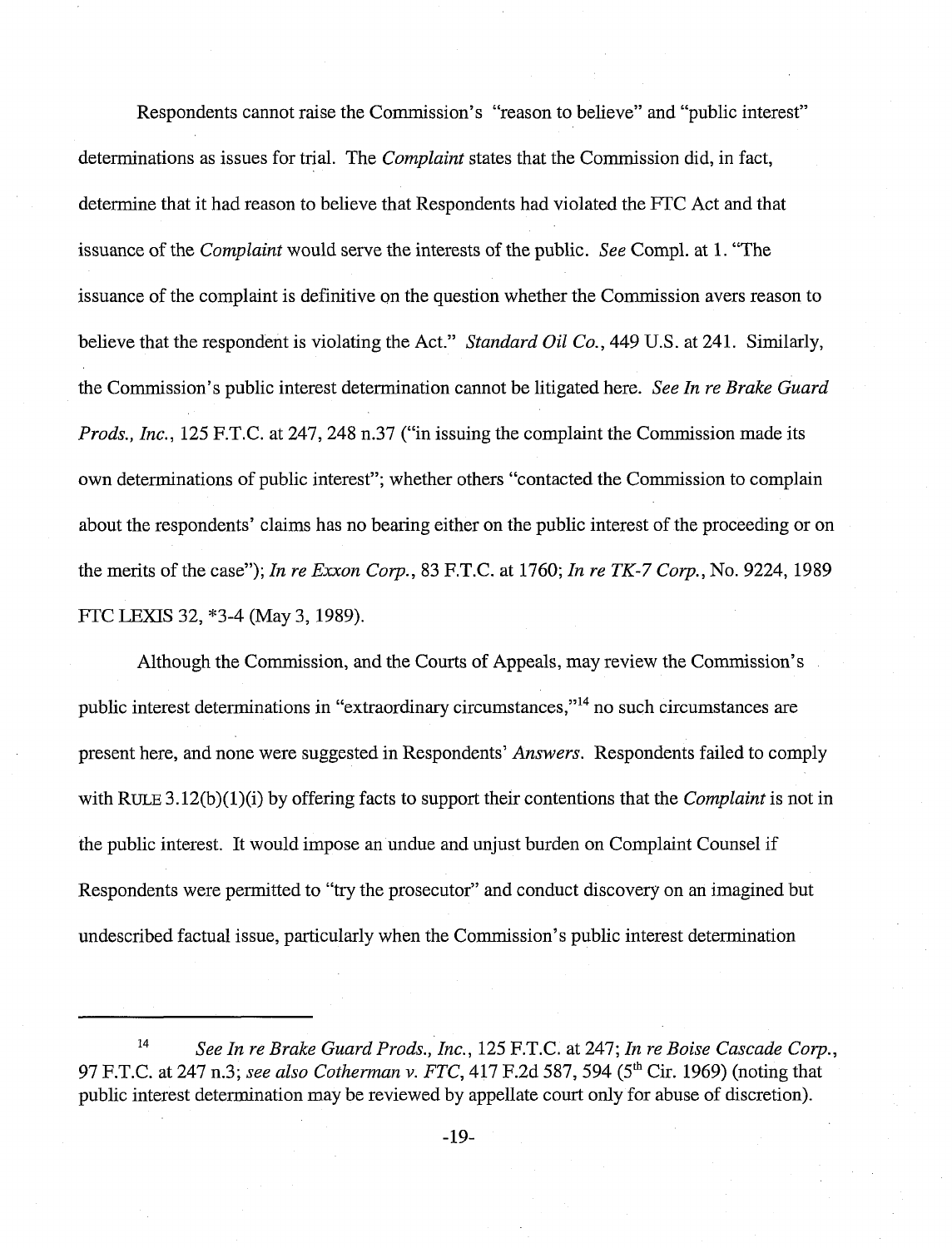cannot be litigated here.<sup>15</sup>

There is ample precedent for striking affirmative defenses that challenge the Commission's conclusion that there is "reason to believe" a violation has occurred and that issuance of a complaint is "in the public interest." See, e.g., In re Metagenics, Inc., 1995 FTC LEXIS 2, at \*1; In re Volkswagen, Inc., slip op. at 4; cf. In re Hoechst Marion Roussel, Inc., No. 9293,2000 FTC LEXIS 137, "12 (Sept. 14,2000) (striking "reason to believe" defense and allowing only limited discovery for alleged "public interest" defense). Respondents' defenses challenging the Commission's decision to issue and pursue the *Complaint* should be stricken.

# **F. 'Tuffery" is Not a Valid Affirmative Defense to Allegations that Respondents Violated the FTC Act**

Respondents, except for Mr. Gay and Mr. Friedlander, contend that the Complaint contains claims that are "puffery . . . not likely to mislead a reasonable consumer." E.g., Answer, Resp't Basic Research, at 14. Like the Respondents' alleged First Amendment defense, this "puffery" defense is not an *affirmative* defense, valid or otherwise, in the first place. It is a negative defense—one that reiterates Respondents' denials of the *Complaint's* allegations—and should be stricken as immaterial and redundant.

Respondents' Answers appear not to recognize the difference between affirmative and negative defenses. As previously noted *supra* page 12, in an affirmative defense, the defendant asserts that, for the reasons set forth in the defense, the defendant should prevail even if all of the allegations of the complaint are true. See Emergency One, Inc., 332 F.3d at 271; see also

<sup>&</sup>lt;sup>15</sup> Respondents may well argue that this affirmative defense, or others, should not be stricken until they have the opportunity to conduct discovery. This Court should not allow Respondents to use conclusory allegations to launch a campaign to discover prejudice that they were incapable of articulating in their Answers.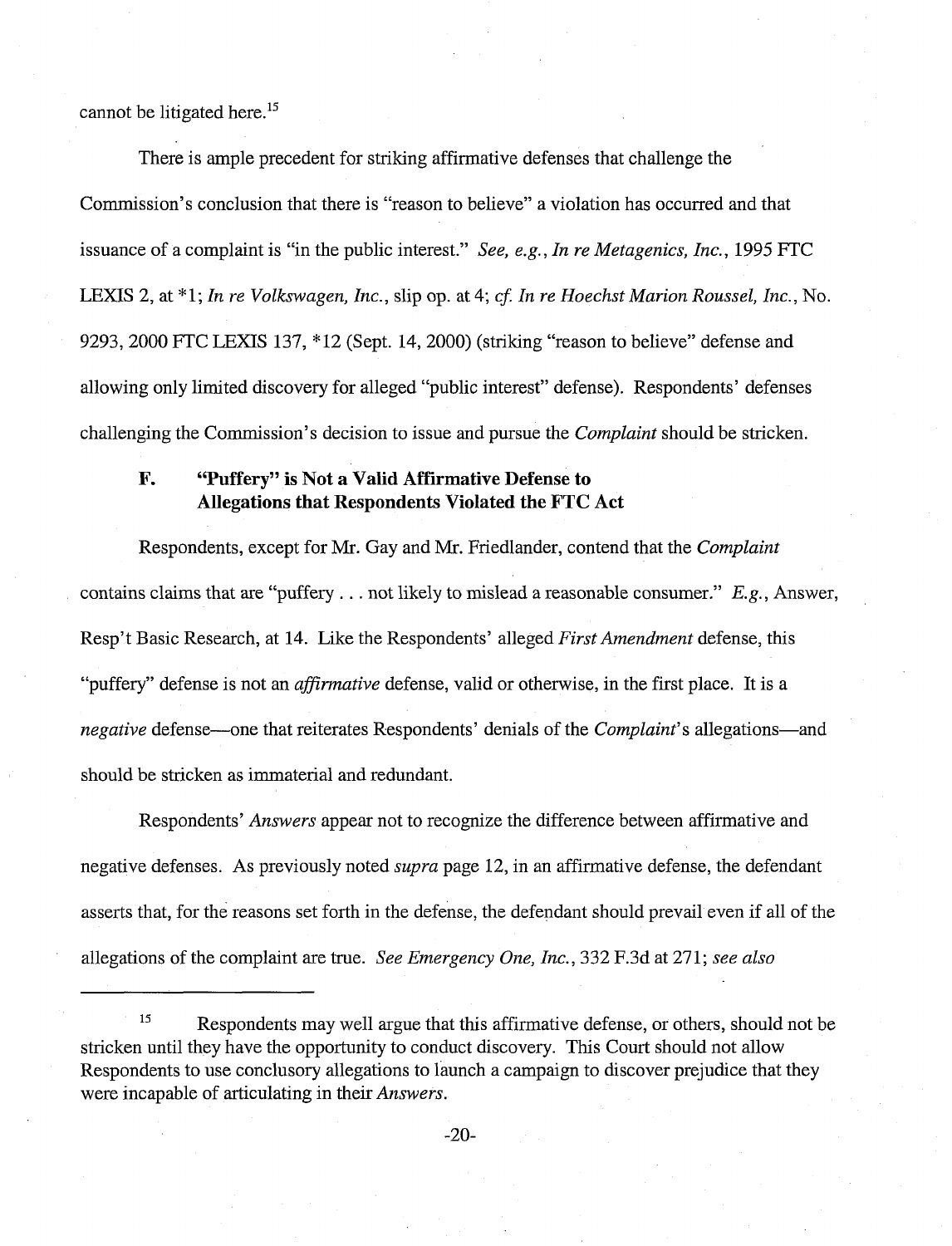Instituto Nacional de Comercializacion Agricola v. Continental Illinois Nat'l Bank & Trust Co., 576 F. Supp. 985,988 (N.D. Ill. 1983). A negative defense, on the other hand, directly denies the allegations in the complaint. Such a defense is redundant and should be stricken where it reasserts one of the defendant's specific denials to the allegations of the complaint. See Continental Illinois, 576 F. Supp. at 991; see also 2 MOORE'S FEDERAL PRACTICE *5* 12.37(3).

Respondents' "defense" of "puffery . . . not likely to mislead a reasonable consumer" directly denies the allegations in the *Complaint* that Respondents' advertisements were, in fact, misleading. See Compl. **q[q[** 16, 19,22, 24, 26,30, 32, 35, 39,41,43. This is a negative defense, for if all of the allegations of the Complaint are true, Respondents' advertisements were, in fact, misleading and were *not* puffery. Respondents' puffery "defense" is not an affirmative defense, and it should be stricken. See Image Sales & Consultants, 1997 U.S. Dist. LEXIS 18942, "10 (N.D. Ind. Sept. 17, 1997) (striking affirmative defense as surplusage because defendants were "repeating their earlier denials of wrongdoing").

### *G.* **Lack of Dissemination, Causation, or Interstate Commerce Are Not Valid Affirmative Defenses to Allegations that Respondents Violated the FTC Act**

Respondent Mowrey raises several other "defenses," asserting that he did not disseminate any of the challenged advertisements, cause them to be disseminated, or "act in or personally affect interstate commerce." Answer, Resp't Daniel B. Mowrey, at 7, 8. Respondent Friedlander joins Mowrey with respect to the first of these three "defenses." None of these alleged defenses are affirmative defenses to the *Complaint*. Again, these are negative defenses, which directly deny the allegations of the Complaint. See Compl. **qlgl** 12 (alleging interstate "commerce"), 13, 27, 36 (alleging "dissemination" or having "caused to be disseminated"). As previously

 $-21-$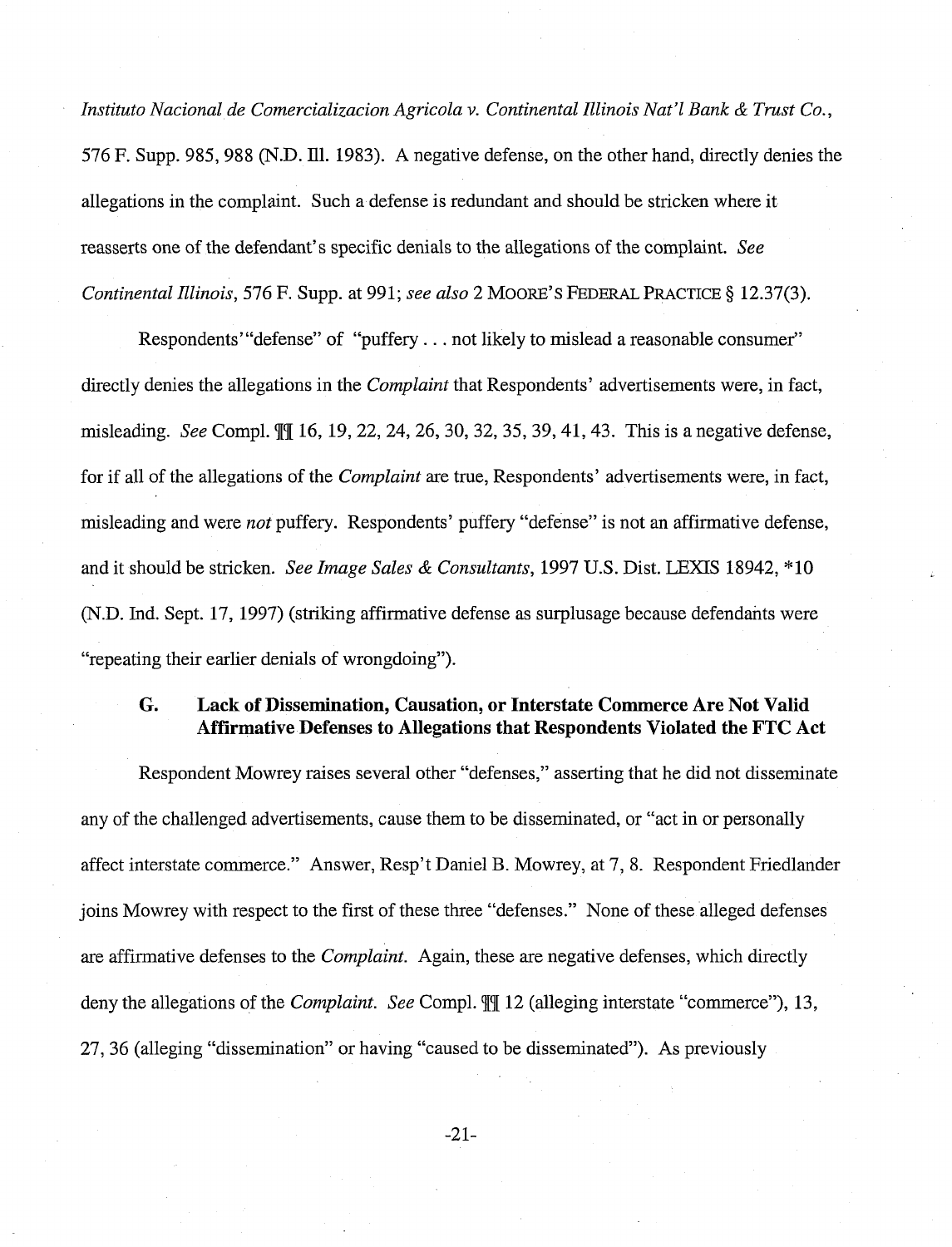discussed, these are redundant denials, and should be stricken as such. See Image Sales  $\&$ Consultants, 1997 U.S. Dist. LEXIS 18942, \*10; 2 MOORE'S FEDERAL PRACTICE § 12.37(3).<sup>16</sup>

# **H. Laches and Estoppel are Not Valid Affirmative Defenses to Allegations that Respondents Violated the PTC Act**

Respondents' alleged defenses of laches or estoppel are invalid because they cannot be asserted in a case brought by a government agency to enforce an act of Congress for the public. Respondents Gay and Mowrey raise laches as a defense, but laches is not a defense to a civil suit to protect a public interest. United States v. Summerlin, 310 U.S. 414, 416 (1939); United States v. Ruby Co., 588 F.2d 697, 705 n.10 (9<sup>th</sup> Cir. 1978). Courts have often stricken this defense when asserted in FTC actions. See FTC v. American Microtel, Inc., 1992 U.S. Dist. LEXIS 11046, "3 @. Nev. June 10, 1992); In re Rentacolor, Inc., 103 F.T.C. 400,418 (1983); In re Metagenics, Inc., 1995 FTC LEXIS at \*3 (citing other cases). Similarly, Respondent Mowrey alone raises estoppel as a defense, but estoppel is not a valid defense. "[Plrinciples of equitable estoppel are not available as defenses in a suit brought by the government to enforce . . . a public interest." American Microtel, Inc., 1992 U.S. Dist. LEXIS 11046, **"3;** see also Ruby Co., 588 F.2d at 705 n.lO. These defective defenses should be stricken.

# *I.* **Generalized Complaints and Unfounded, Immaterial Accusations of Personal Bias Are Not Valid Affirmative Defenses to Allegations that Respondents Violated the FTC Act**

Pro se Respondent Friedlander alone advances two arguments as "additional defenses."

<sup>&</sup>lt;sup>16</sup> Additionally, these alleged "defenses" do not extinguish Respondent Mowrey or Friedlander's potential liability. The Commission may obtain both injunctive and other equitable relief from Respondents Mowrey or Friedlander if they: (1) had knowledge of the unlawful conduct; (2) directly participated in the unlawful acts; (3) the deceptive or misleading statement was of a type upon which a reasonable person would rely; and (4) consumer injury resulted. See FTC v. Amy Travel Serv., Inc., 875 F.2d 564, 573 (7<sup>th</sup> Cir. 1989).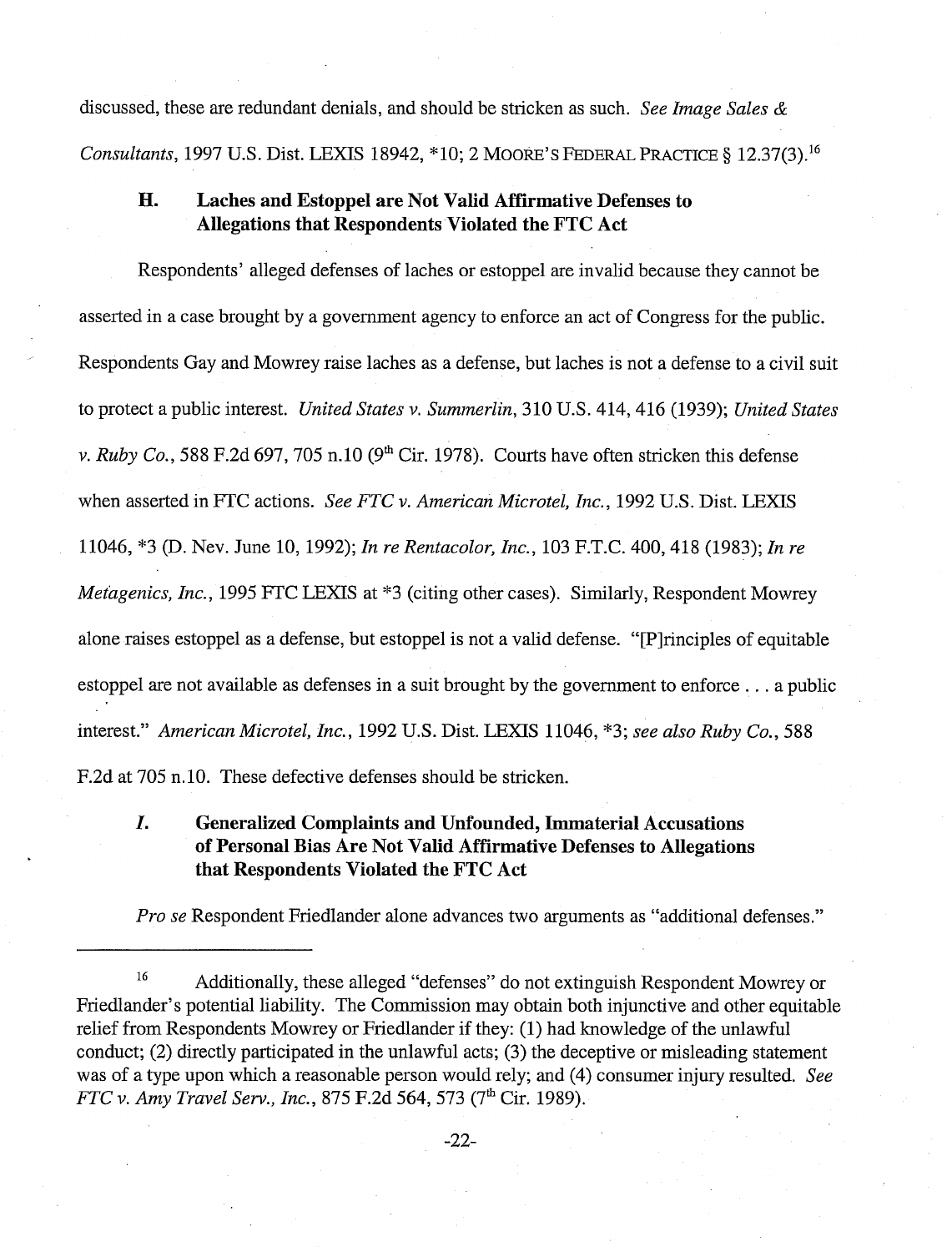These arguments are not valid defenses; they are invective, by and large, and should be stricken.

First, Respondent Friedlander reintroduces Respondents' previous "notice" argument with the caption, "inherently unfair complaint allegations." He contends that, "by denying Respondent's Motion for a More Definite Statement[,] the Administrative Law Judge has reinforced and enhanced the inherent unfairness that infects this entire administrative proceeding." Answer, Resp't Friedlander, at 7-8.

This argument fails for reasons already stated. Respondents, including Mr. Friedlander, have ample notice of the substantiation standard applicable in this matter. See supra pages 5-9; cf. In re Eastern Detective Academy, Inc., 78 F.T.C. 1428 (1971) (citing pro se respondents' Motion for a More Definite Statement as an "example of respondents' familiarity with their rights and with the issues in the complaint"). Respondents have tried to wrap their "notice" argument in the garb of due process, free speech, and the APA, in the apparent hope of fatiguing the reader into accepting one of these arguments as a potential defense. As the preceding analysis has demonstrated, none of these arguments are valid affirmative defenses to the Complaint.

Second, Respondent Friedlander alleges that former FTC Chairman Timothy J. Muris engaged in bias and impropriety by failing to timely disqualify himself from the Commission's consideration of Respondents. Answer, Resp't Friedlander, at 8-9. This "defense" should be stricken because it makes groundless assertions and injects immaterial issues into this case.

The record clearly reflects that former Chairman Muris recused himself from this case. See Federal Trade Commission, Press Release, at 2 (June 16,2004) ("The Commission vote to file the administrative complaint was 4-0, with Chairman Timothy J. Muris not participating.") (attached hereto). Respondent Friedlander has not stated facts to support his defense. If this

 $-23-$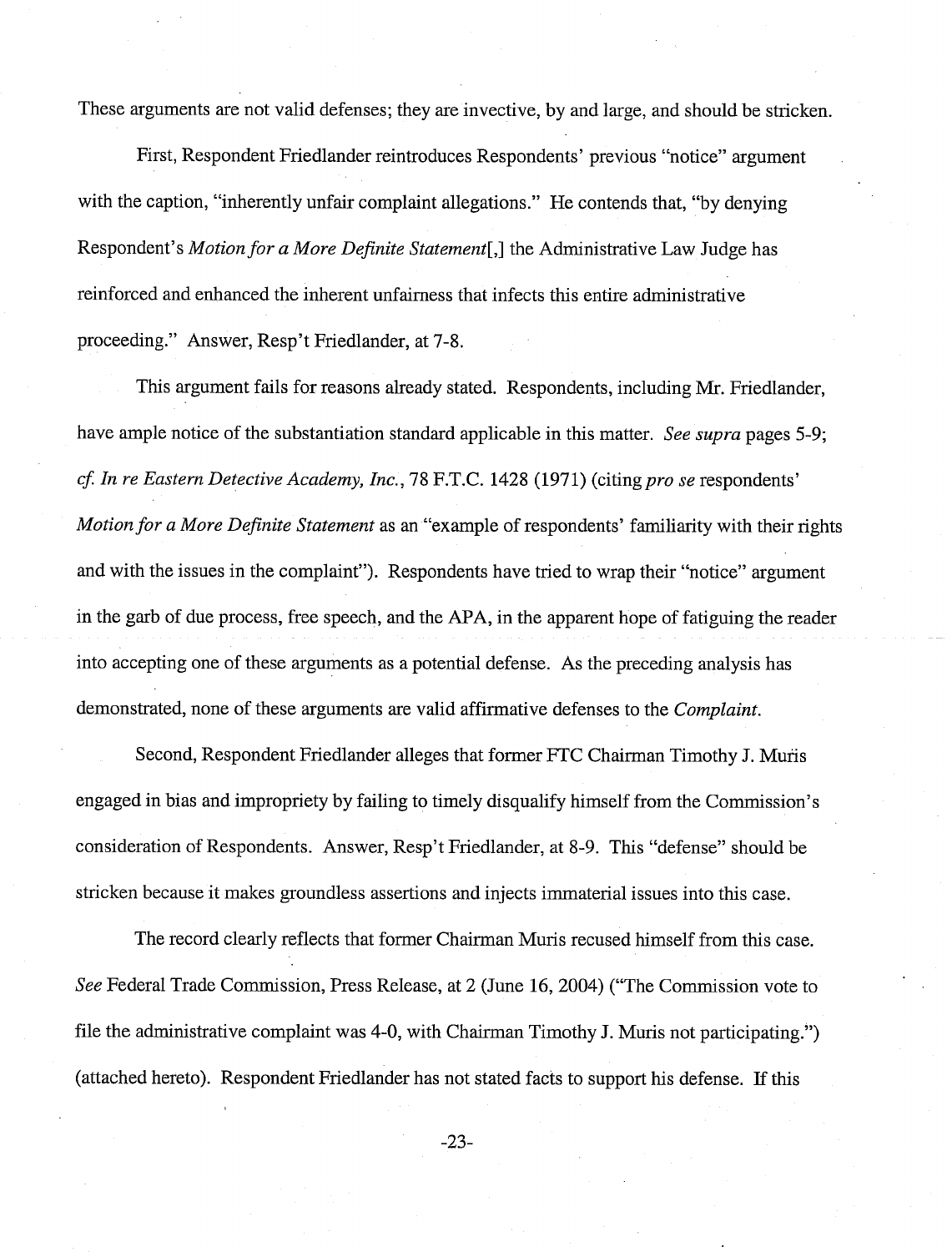"defense" is not stricken, it could transform discovery and the hearing itself into a proceeding focused not on the merits of the Complaint but on the imagined actions of former Chairman Muris. The Court should strike this alleged defense, which is both immaterial to this matter and "impertinent" or "scandalous" in nature, to use the terminology of Federal Rule 12(f).

In sum, Respondents' alleged defenses threaten an undue broadening of the issues that would foster unnecessary discovery and consume Complaint Counsel's time and resources.

### **J.** Corporate Respondents' Denial of the Preamble **to the Complaint Should Likewise Be Stricken**

Finally, Corporate Respondents reached out in their Answers to deny the Complaint's preamble, which states that the Commission has reason to believe that Respondents have violated the FTC Act and that this proceeding is in the public interest. *E.g.,* Answer, Resp't Basic Research, at 2. Respondents cannot contest, in this proceeding, the Commission's stated grounds for initiating these proceedings. See supra pages 17-20. Accordingly, their denials of the unnumbered preamble paragraph of the *Complaint* should be stricken. See, e.g., In re Volkswagen, Inc., slip op. at 7 (striking respondents' denial of preamble paragraph).

#### **CONCLUSION**

After repeated delays stretching over six weeks, Respondents have chosen to frame responses to the Complaint with alleged defenses rife with "redundant, immaterial, impertinent, or scandalous matter[s]," FED. R. CIV. P. 12, that have no bearing on the true question in these proceedings-whether Respondents actually violated the FTC Act as alleged in the Complaint.

Respondents' alleged defenses are legally untenable, devoid of factual statements, irrelevant and immaterial. Some are negative defenses, which are not affirmative defenses at all.

 $-24-$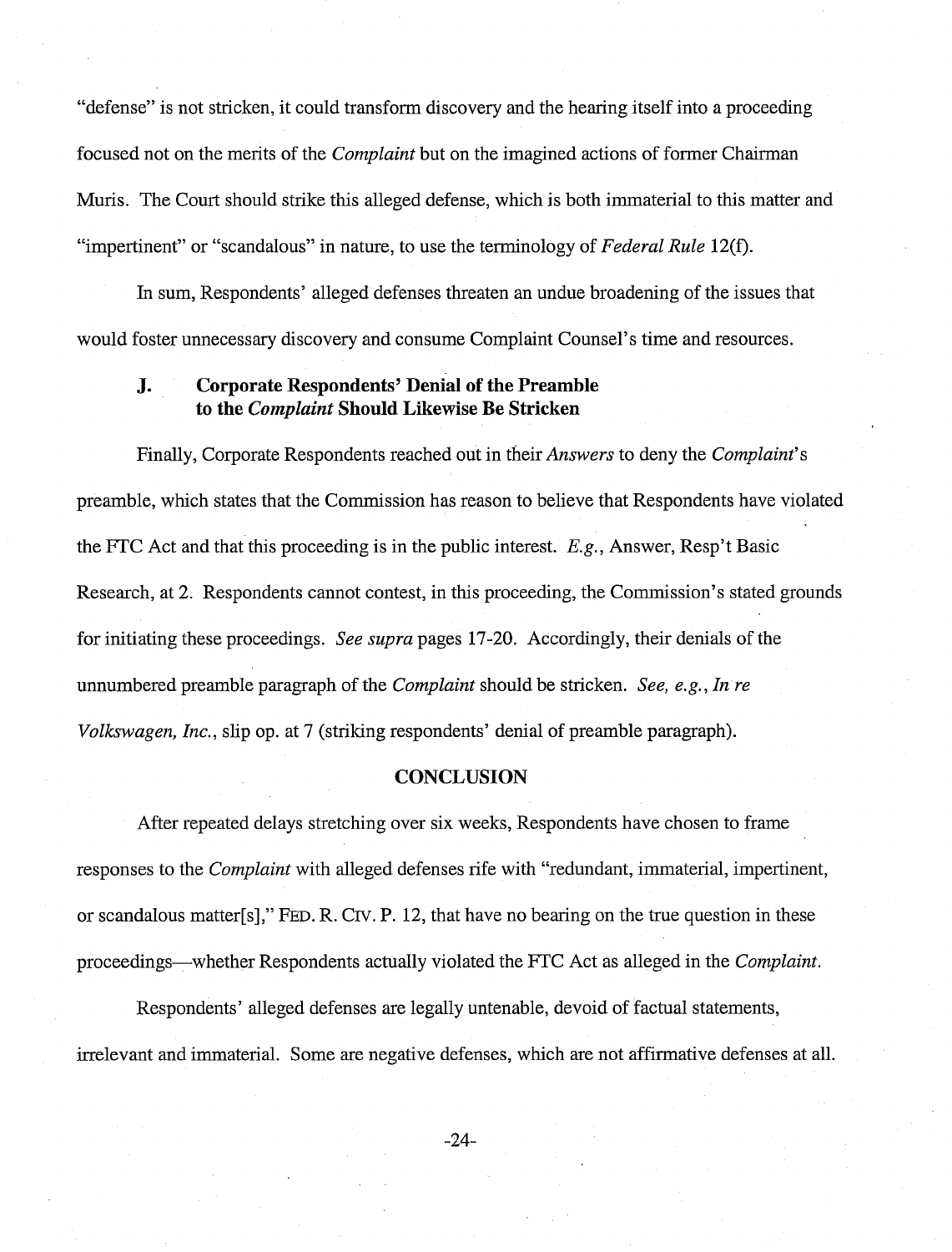None of Respondents' "defenses" are valid. They are simply invitations to a frivolous side show, seemingly calculated to consume Complaint Counsel's resources and to distract the Court from the merits of the *Complaint.* Respondents should not be allowed to divert the parties' resources, and those of this Court, from the case at hand. For the reasons set forth above, and in the interest of judicial efficiency and economy, this Court should strike all of Respondents' invalid defenses and Corporate Respondents' denial of the unnumbered preamble paragraph of the *Complaint.* 

Respectfully submitted, .

 $00$ 

 $Lauree\rightarrow\mathbb{N}$ apin (202) 326-3237 Joshua S. Millard (202) 326-2454 Robin M. Richardson (202) 326-2798 Laura Schneider (202) 326-2604

Division of Enforcement Bureau of Consumer Protection Federal Trade Commission 600 Pennsylvania Avenue, N.W. Washington, D.C. 20580

Dated: August 20, 2004